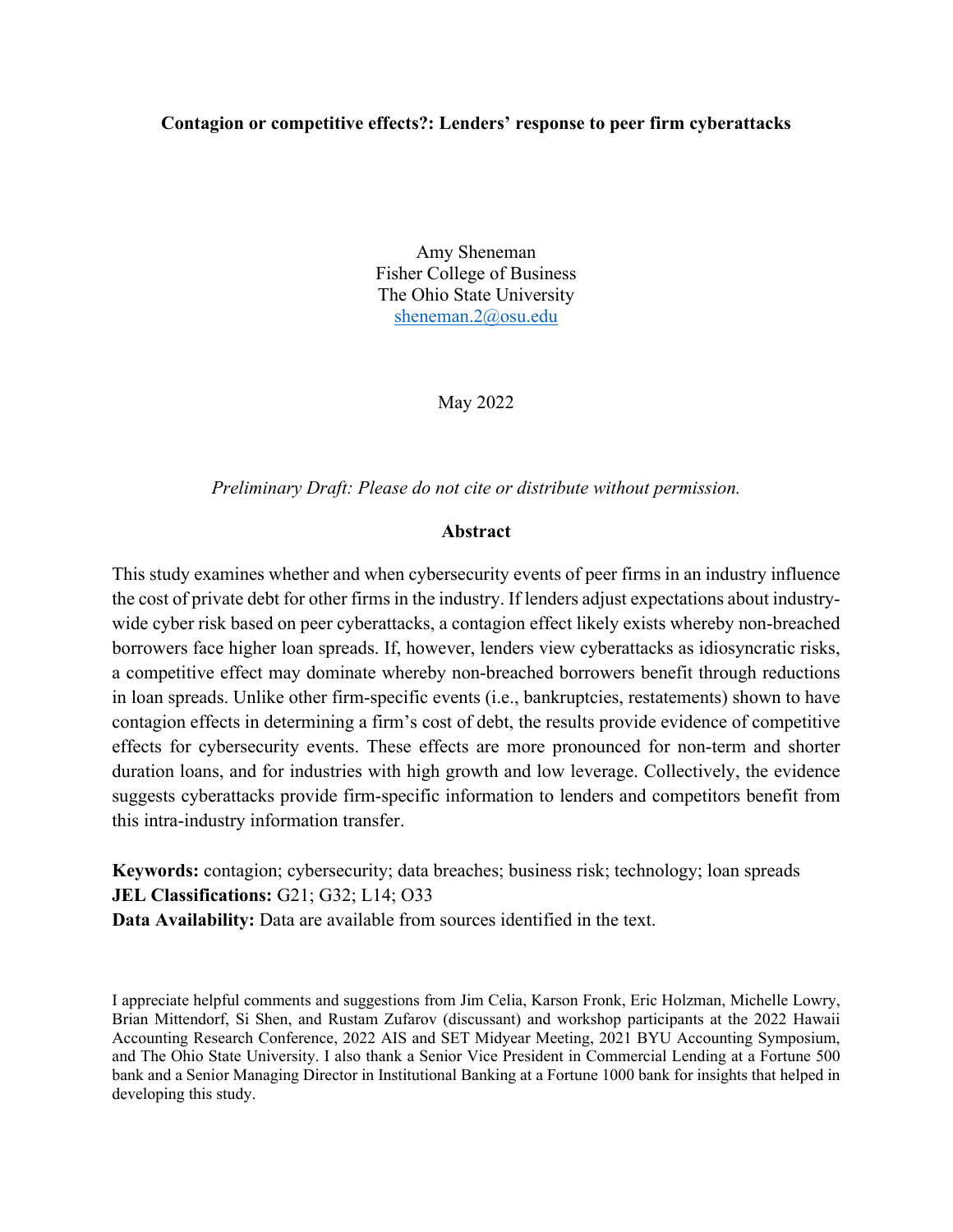# **1. Introduction**

Cybersecurity risk is a relatively new phenomenon receiving significant attention.<sup>[1](#page-1-0)</sup> With the increasing use of technology, firms are exposed to cyber risk during the normal course of business. "In a digitally connected world, cybersecurity presents ongoing risks and threats to our capital markets and to companies operating in all industries" (Securities and Exchange Commission (SEC) 2018, p.2). One line of research examines the consequences of cyberattacks on firms in the form of reputation losses (e.g., Akey et al. 2021), shareholder wealth losses (e.g., Haislip et al. 2019; Kamiya et al. 2021), and higher financing costs (e.g., Sheneman 2017; Huang and Wang 2021). A second line of research examines the effects of cyberattacks on the stock prices of industry peer firms. Haislip et al. (2019) finds evidence that peer firms' market values are negatively affected by competitors' cyberattacks. Expanding the investigation, recent work by Kamiya et al. (2021) confirms that intra-industry peer stock prices are negative on average (contagion effects) but positive for firms with better performance and better governance (competitive effects).

Despite cybersecurity attacks being significant and costly firm events, there is no evidence on whether, or to what extent, the pricing of debt capital for other firms in the same industry is affected by cyberattacks of competitors. This paper attempts to fill this gap by examining the intraindustry effects of cybersecurity attacks on bank loan contracting. Unlike the equity market, the private debt market is characterized as having private information exchanges between borrowers and lenders. Such private communication can include, among other things, information about borrowers' control environments, governance structures, and cybersecurity investments.<sup>[2](#page-1-1)</sup> The

<span id="page-1-0"></span><sup>&</sup>lt;sup>1</sup> Cybersecurity risk is broadly defined as the potential for business losses (e.g., operational, financial, reputational) in the digital domain.

<span id="page-1-1"></span><sup>&</sup>lt;sup>2</sup> Anecdotal evidence from private communication with U.S. commercial lenders suggests cybersecurity risk is considered in loan pricing models as a qualitative factor.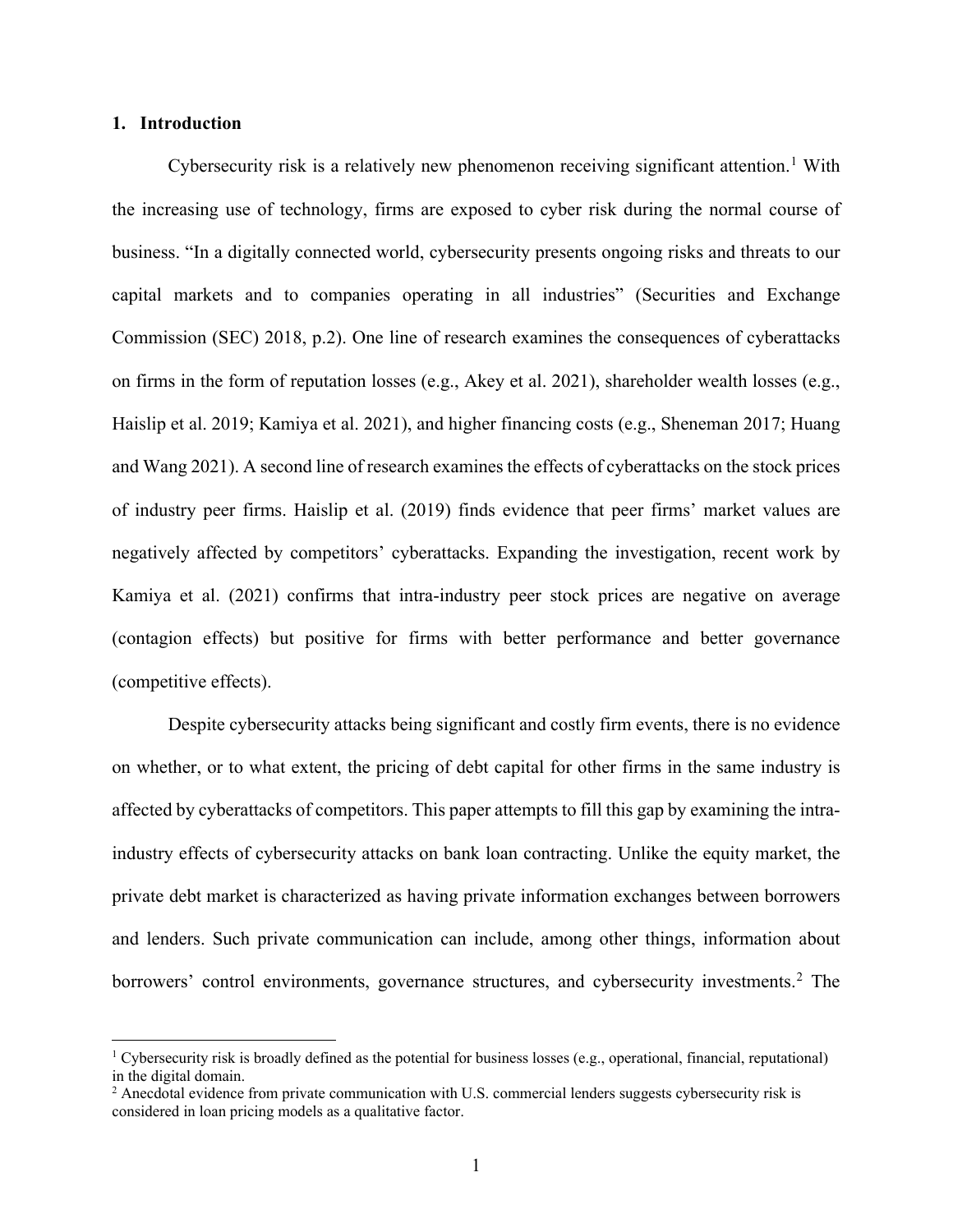private communication channel of debt contracting suggests that results related to peer firms' market values may not extend to the debt market. Because the private debt market provides the majority of external financing for publicly traded firms, it is important to understand how lenders respond to competitor risks when negotiating contracts. In addition, because cybersecurity risk is a relatively *new* risk, it is plausible that prior findings on intra-industry contagion in debt contracting may not extend to cybersecurity.[3](#page-2-0)

Although prior literature finds breached firms experience increases in the cost of capital after a cyberattack, the expected relation with peer cyberattacks is not as clear. On the one hand, peer cyberattacks may signal greater industry-specific cyber risk. Existing evidence suggests cyberattacks are correlated within industries (e.g., Ettredge and Richardson 2003). Lenders learn about the likelihood of a breach and the loss distribution of cybersecurity risk for a given industry. In this case, non-breached borrowers are likely to be adversely affected by higher costs of debt (i.e., contagion effects). On the other hand, peer cyberattacks may be viewed as idiosyncratic events related to firm-specific factors, rather than industry-wide trends. For example, data breaches may indicate that management has not invested appropriately in sufficient information technology systems or lacks resources for monitoring cybersecurity risk. Survey evidence suggests successful cyberattacks cause customers to lose trust in breached firms and this lack of confidence manifests itself in reduced spending (Conradt 2015; Petru 2014). In this case, peer cyberattacks are good news for non-breached borrowers as customers shift business away from breached firms and toward non-breached competitors. The expectation of increased sales likely benefits non-breached borrowers through reductions in loan spreads (i.e., competitive effects). Thus, it is an open empirical question as to whether a contagion or a competitive effect dominates.

<span id="page-2-0"></span><sup>&</sup>lt;sup>3</sup> Industry contagion effects in the form of higher loan spreads have been documented for bankruptcy filings and restatements [e.g., Hertzel and Officer (2012); Files and Gurun (2018)].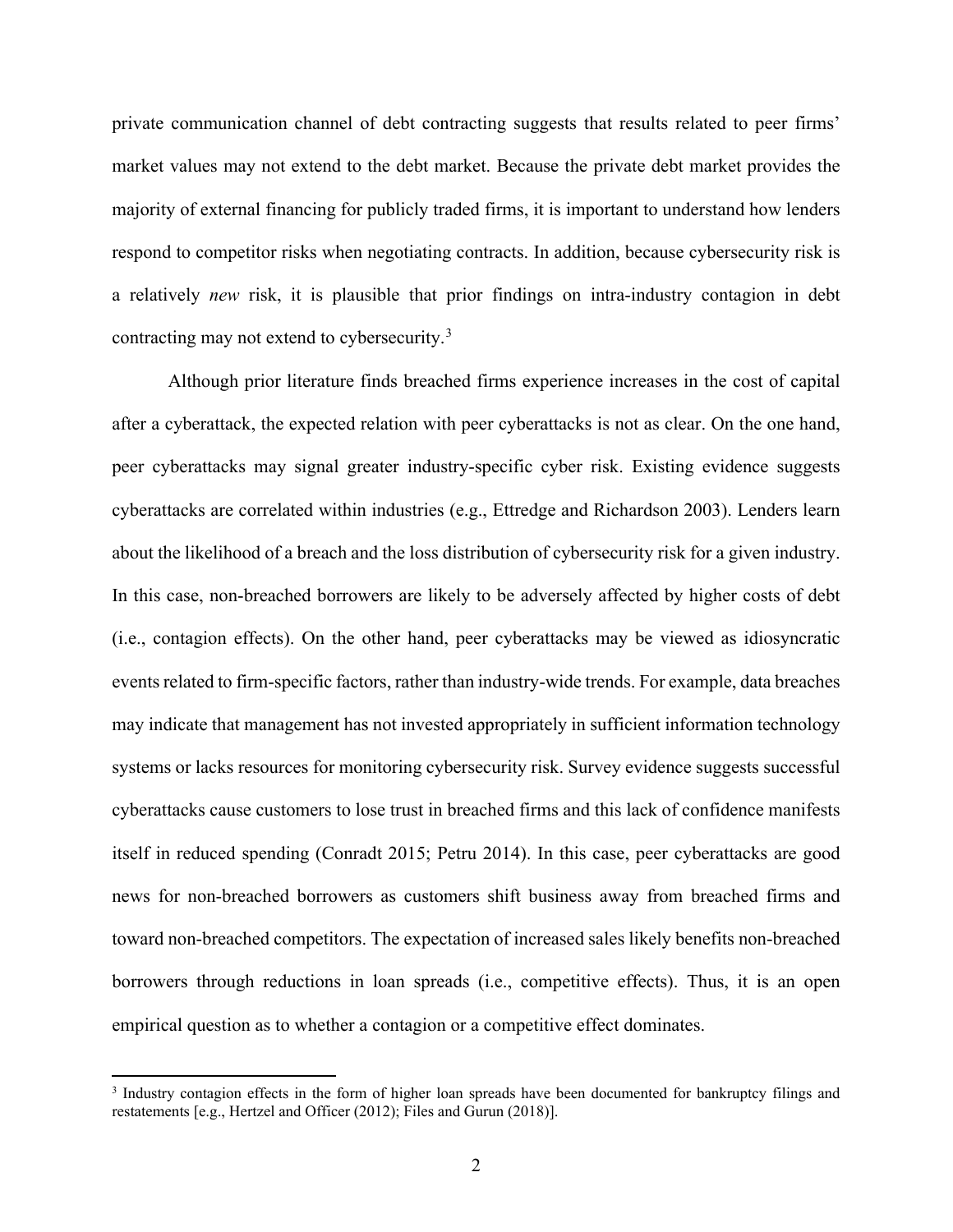Consistent with prior studies examining contagion effects, I examine how cyberattacks announced by industry peers, defined as firms in the same 4-digit SIC code, influence the loan spread of borrowers. Successful cyberattacks occur when firms fail to protect proprietary information about stakeholders (e.g., customers, employees). I measure peer cyberattacks in the year prior to a borrower's loan origination date. If a contagion (competitive) effect dominates, I expect a positive (negative) association between peer cyberattacks and borrower loan spreads.

Using a sample of 11,575 loan initiations and 1,122 cyberattacks from 2005 to 2019, I find significant decreases in loan spreads following peer cyberattacks, suggesting a competitive effect exists in the private debt contracting setting. Based on a univariate comparison, I find the average spread on loans to industry peers following a single cyberattack is 15 basis points lower than the average spread on loans originated when there are no peer cyberattacks. After controlling for borrower attributes, loan attributes, credit market conditions, and various fixed effects, the multivariate analyses are consistent with the univariate evidence, although the effect is reduced.

I conduct a series of additional tests to provide further support for the association between peer cyberattacks and borrower loan spreads. I provide evidence that the competitive effect I document is concentrated in loans where lenders have the ability to use a time limit to reprice risk into a loan. Specifically, the competitive effect is concentrated in loans used for short-term financing (i.e., revolvers) and shorter duration loans. I also find the competitive effect occurs in industries with strong financial performance as measured by high industry asset growth, high industry investment growth, and low industry leverage. These results are consistent with the intuition that competitors benefit from peer cyberattacks only when the overall industry has strong financial performance.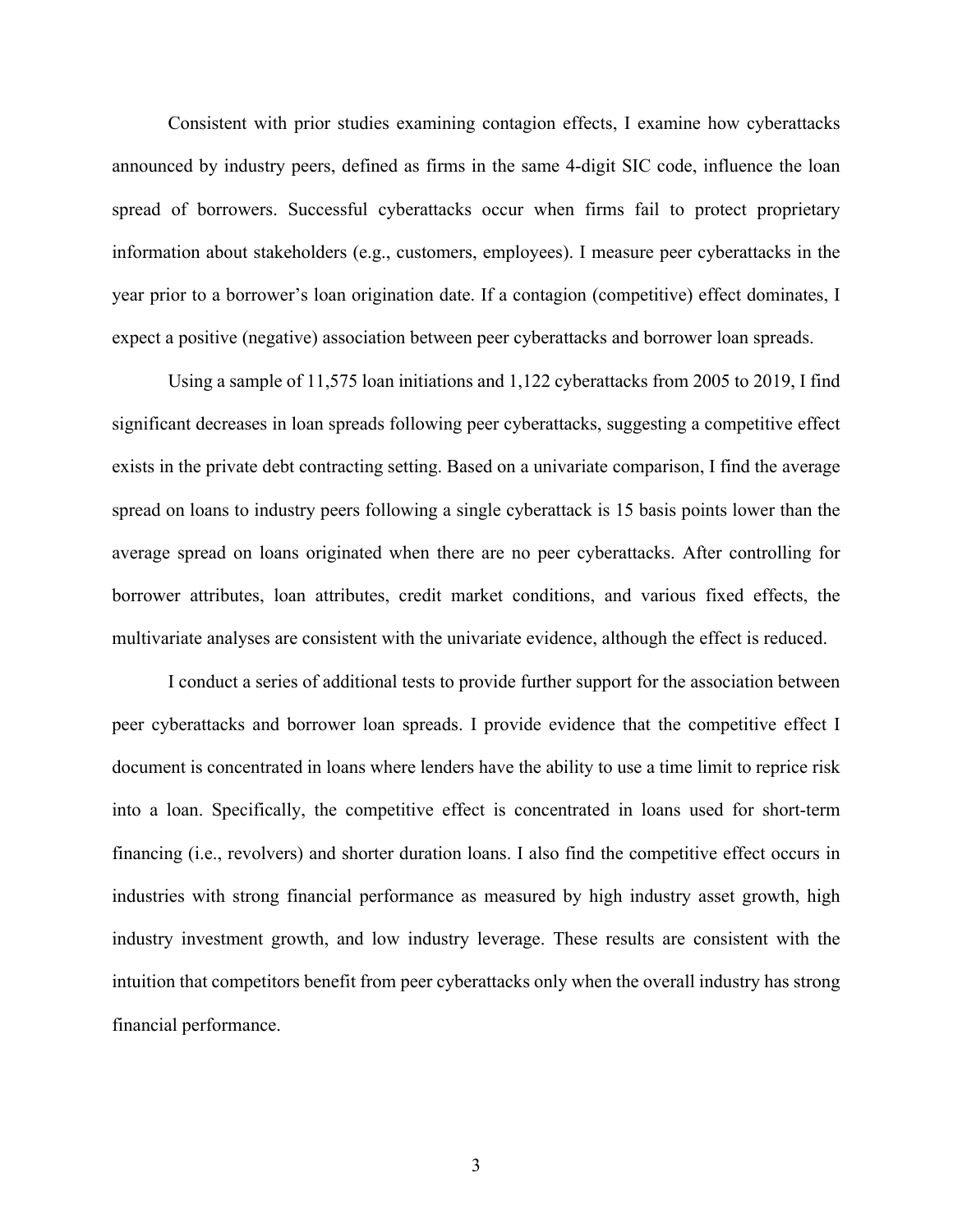I find limited evidence of contagion effects in non-price loan terms of new loan originations around industry peer cyberattacks. I consider the effect on three non-spread contractual terms: loan structure, collateral, and loan size. While I find no difference in syndicate structure or in the use of collateral, I do find evidence that loan size declines. This result is consistent with lenders reducing their exposure (relative to their overall loan portfolio) to firms in industries with high cybersecurity risk.

The final set of analyses investigates the extent to which industry privacy regulation influences the relation between loan spreads and peer cyberattacks. I focus on two industries with significant privacy legislation—telecommunications and healthcare. The results suggest borrowers in these industries do not benefit from peer cyberattacks. Instead, these industries show evidence of contagion effects. For example, comparing firms in the telecommunications industry to all other industries, I find a positive correlation between cyberattacks and loan spreads, suggesting lenders are adjusting (upward) their assessment of cybersecurity risk in that industry.

This study enhances our understanding of the consequences of cyberattacks and contributes to the extant literature. This paper extends the work of Kamiya et al. (2021), who study the risk management and stock market effects of cyberattacks. Kamiya et al. (2021) report on average contagion effects in stock prices, although competitive effects emerge for peer firms in highly competitive industries and in close proximity to breached firms. I show that the negative consequences of peer cyberattacks in the equity market do not extend to the debt market. In fact, the opposite is true in that cyberattacks benefit non-breached peers through reductions in loan spreads. This study also contributes to the literature examining contagion in the private debt market. Interestingly, while prior work finds contagion effects related to peer bankruptcies and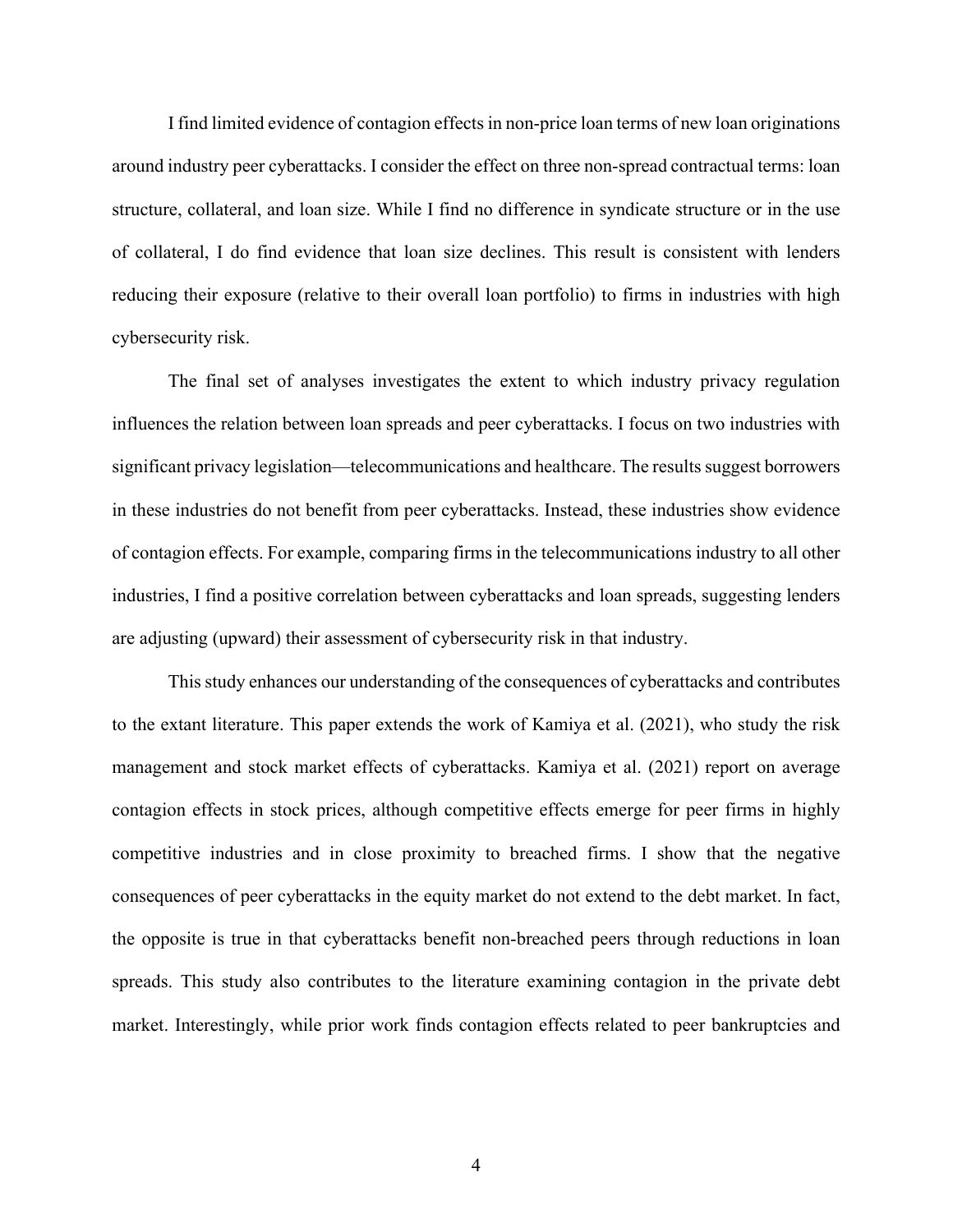restatements (e.g., Hertzel and Officer 2012; Files and Gurun 2018), competitive effects for cybersecurity events dominate.

This study also has implications for discussions surrounding cybersecurity investment and disclosure requirements. The SEC has issued guidance for firms that material cyberattacks should be disclosed (SEC 2011; SEC 2018). For several years, various regulatory agencies (e.g., Federal Trade Commission, SEC) have called for greater investment in cybersecurity (Bush 2014; Aguilar 2014). Despite these calls to prevent cyberattacks, it is unclear whether such calls for action have been heeded. This study provides further evidence that effective cybersecurity investments, including methods for preventing firms from becoming cyberattack targets, provide indirect benefits in the form of reduced financing costs (i.e., lower costs of debt).

#### **2. Background**

The objective of this study is to examine whether cyberattacks positively or negatively affect the cost of debt for industry peers. Cyberattacks result from firms failing to protect proprietary information and provide a signal to firm stakeholders regarding the potential loss distribution surrounding cybersecurity risk (Kamiya et al. 2021). Cybersecurity risk is perceived by investors as a growing threat to firms' future performance and managers view cybersecurity risk as a high priority (PwC 2018; Marsh 2019). Because of the frequency, magnitude, and cost of cyberattacks, the SEC has issued cyber risk disclosure guidance to firms (SEC 2011; SEC 2018) and has created a separate reporting unit focusing on cyber risk (SEC 2017).<sup>[4](#page-5-0)</sup>

<span id="page-5-0"></span><sup>4</sup> On June 15, 2021, the SEC announced the first settlement over violations related to deficient cybersecurity disclosure controls. According to the SEC's press release, without admitting or denying the charges, First American Financial Corporation agreed to a cease-and-desist order and a monetary fine (SEC 2021a). Additional settlements have been announced related to companies misleading investors about cyberattacks and companies having deficient cybersecurity controls that resulted in successful cyberattacks (SEC 2021b; SEC 2021c).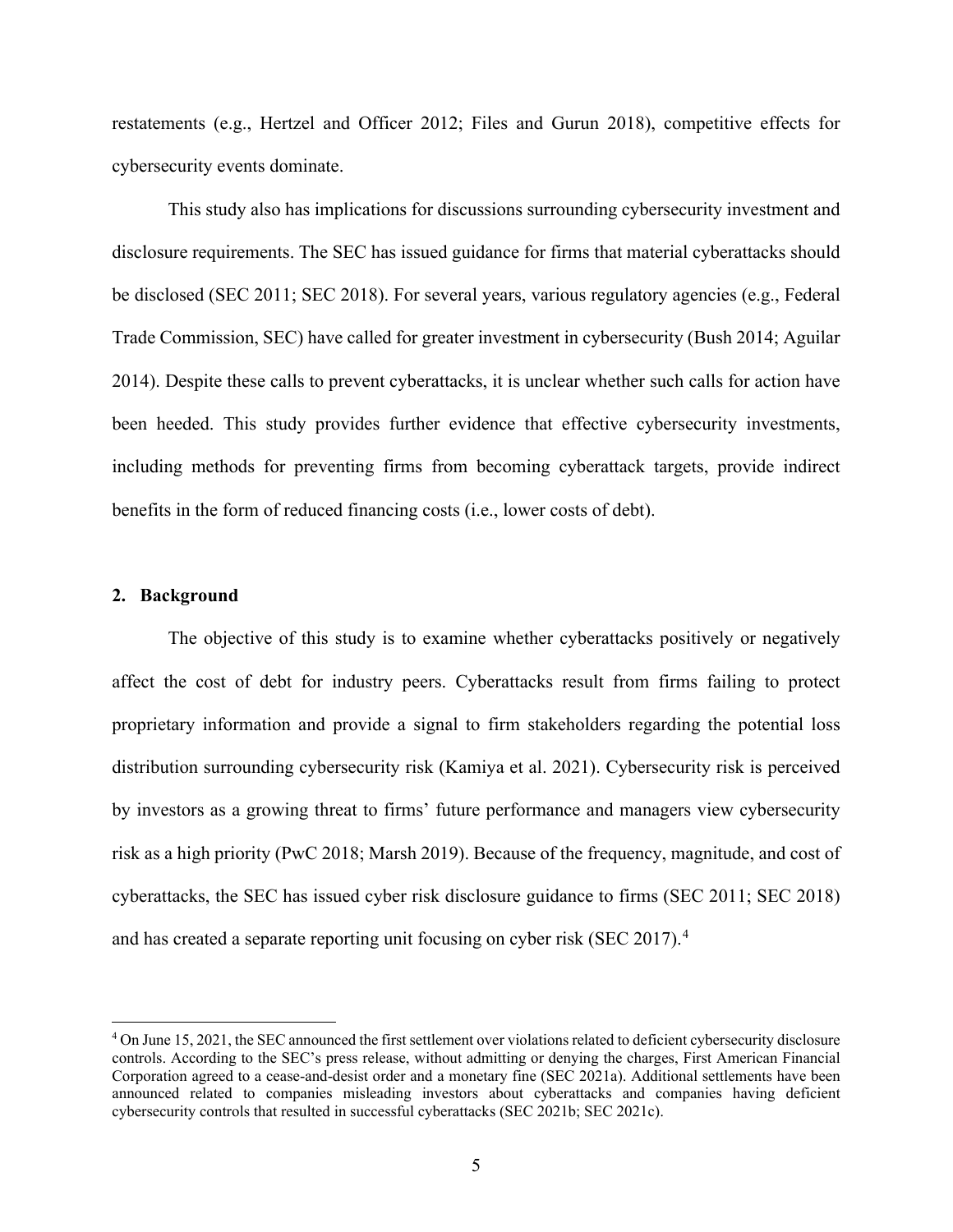Much of the extant literature on cybersecurity focuses on the cost of capital effects for breached firms. Prior work on cyberattacks finds average cumulative abnormal returns between -0.84 percent and -1.88 percent (Kamiya et al. 2021; Campbell et al. 2003). Besides shareholder wealth losses, firms experiencing cyberattacks face an increase in the cost of debt, a decrease in the number of lenders providing private debt financing, a decrease in loan size, and an increase in the use of performance pricing (Sheneman 2017).

Although prior literature suggests cyberattacks are important firm events affecting credit risk, few papers examine peer effects. Haislip et al. (2019) find that non-breached industry peers experience increases in audit fees. In addition, Ashraf (2022) finds that peer data breaches are associated with changes in risk factor disclosures. This paper adds to the literature on peer effects by examining whether the increase in credit risk associated with cyberattacks affects the cost of debt for non-breached industry peers.

Prior literature has shown that lenders use industry information in setting loan contract terms. Amiram et al. (2017) provide evidence that industry risk (i.e., growth risk, structural risk, sensitivity risk, and overall risk) is positively associated with loan spreads. Hertzel and Officer (2012) find evidence of industry contagion effects in bank lending after a competitor files for bankruptcy. Similarly, Files and Gurun (2018) provide evidence that lenders respond to restatements by increasing the cost of debt after competitor and major customer restatements. If a cyberattack provides a signal to lenders that industry-related cyber risk is higher than lenders anticipated (i.e., the cyberattack provides adverse information), lenders are likely to increase the cost of debt for that industry. In this case, a cyberattack creates contagion effects, as evidenced by increases in loan spreads of industry competitors.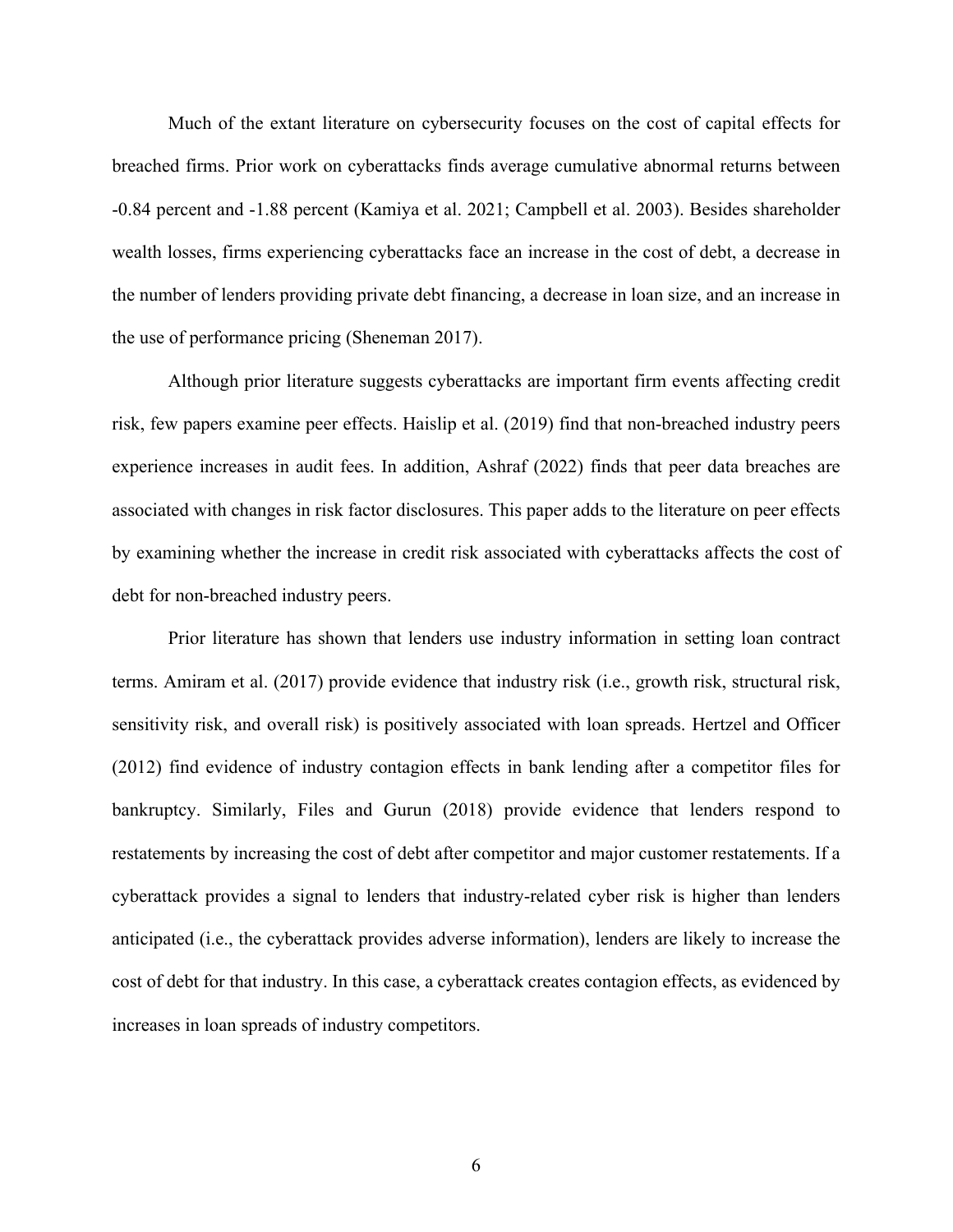However, a successful cyberattack conveys information about the ability of firms in an industry to protect proprietary information relative to their peers. A cyberattack reveals that a breached firm has less effective internal control systems relative to its peers.<sup>[5](#page-7-0)</sup> The reputation loss of the breached firm may benefit its competitors if lenders view the cyberattack as a firm-specific risk. In this case, a cyberattack benefits industry competitors (i.e., non-breached firms) as evidenced by decreases in loan spreads. It is ultimately an empirical question as to whether a contagion or competitive effect dominates.

# **3. Data**

#### **3.1. Corporate loan data**

I begin with loan contract data of 30,512 unique loans from Dealscan between 2006 and 2019. Dealscan is a Loan Pricing Corporation (LPC) database containing detailed loan information on commercial loans, including the origination and maturity dates, the purpose and size of the loan, and the loan pricing terms. Because the cyberattack data starts in 2005 (see Section 3.2) and I study the effects of cyberattacks by firms in the same industry as the borrower in the 12 months prior to each loan origination, the loan sample begins in 2006. I remove 4,903 observations lacking information on loan spread, maturity, and loan size, and another 2,861 observations associated with firms experiencing cyberattacks (i.e., breached firms). An additional 11,173 observations are deleted because of missing Compustat and/or CRSP data. The final sample consists of 11,575 loans. Table 1, Panel A, presents the time series of loans in the final sample. The number of loans originated in a given year ranges from a low of 488 in 2009 to a high of 1,155 in 2006. Besides a

<span id="page-7-0"></span><sup>&</sup>lt;sup>5</sup> A limitation of this study is that I am unable to distinguish between firms not being cyberattack targets and firms that are targeted but successfully defend against cyberattacks.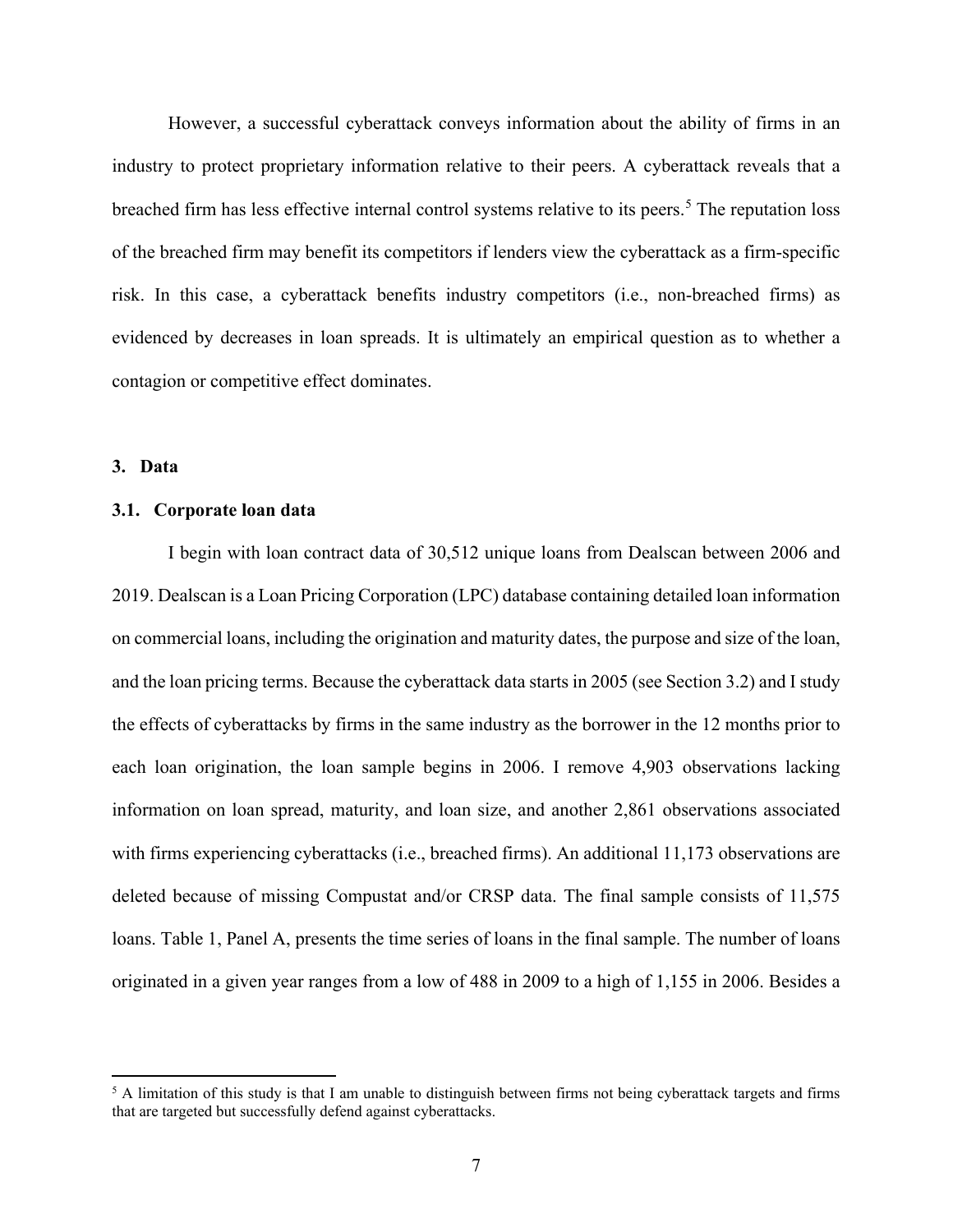slight decrease in loan originations after the 2008 financial crisis, there are no noteworthy patterns in the loan origination data.

Table 1, Panel B, shows the distribution of loans by industry of the borrower using the Fama and French 12 industry categorization. The sample of loans is distributed across several industries with the highest concentrations in manufacturing (12.9 percent), business equipment (11.8 percent), wholesale and retail (10.5 percent), energy (8.9 percent), and other (17.1 percent).

# **3.2. Cyberattack data**

I obtain data on cyberattacks from the Privacy Rights Clearinghouse (PRC), which compiles information about data breaches from governmental agencies and from media sources. The sample of data breaches begins in 2005, when the PRC began collecting this information, and extends through 2018. The PRC data includes information on the breached firm's name, the date the breach became public, and a brief description of the breach. I manually match each firm in the PRC database to Compustat and Dealscan, resulting in a sample of 1,122 breaches. Table 1, Panel A, displays the time series of the sample of cyberattacks. Coverage of breaches is reduced in the latter part of the sample, which is likely to occur because of the delay between reporting and occurrence of cyberattacks.

Panel B of Table 1 provides the distribution of cyberattacks by industry. The breaches are well distributed across industries with the highest concentrations in finance (26.6 percent), wholesale and retail (19.6 percent), business equipment (13.1 percent), and other (12.8 percent).

To construct a measure of peer cyberattacks, the primary variable of interest, I identify the number of cyberattacks experienced in the borrower's industry in the 12 months prior to the loan origination date. I define a borrower's peers as firms in the same four-digit SIC code. Firms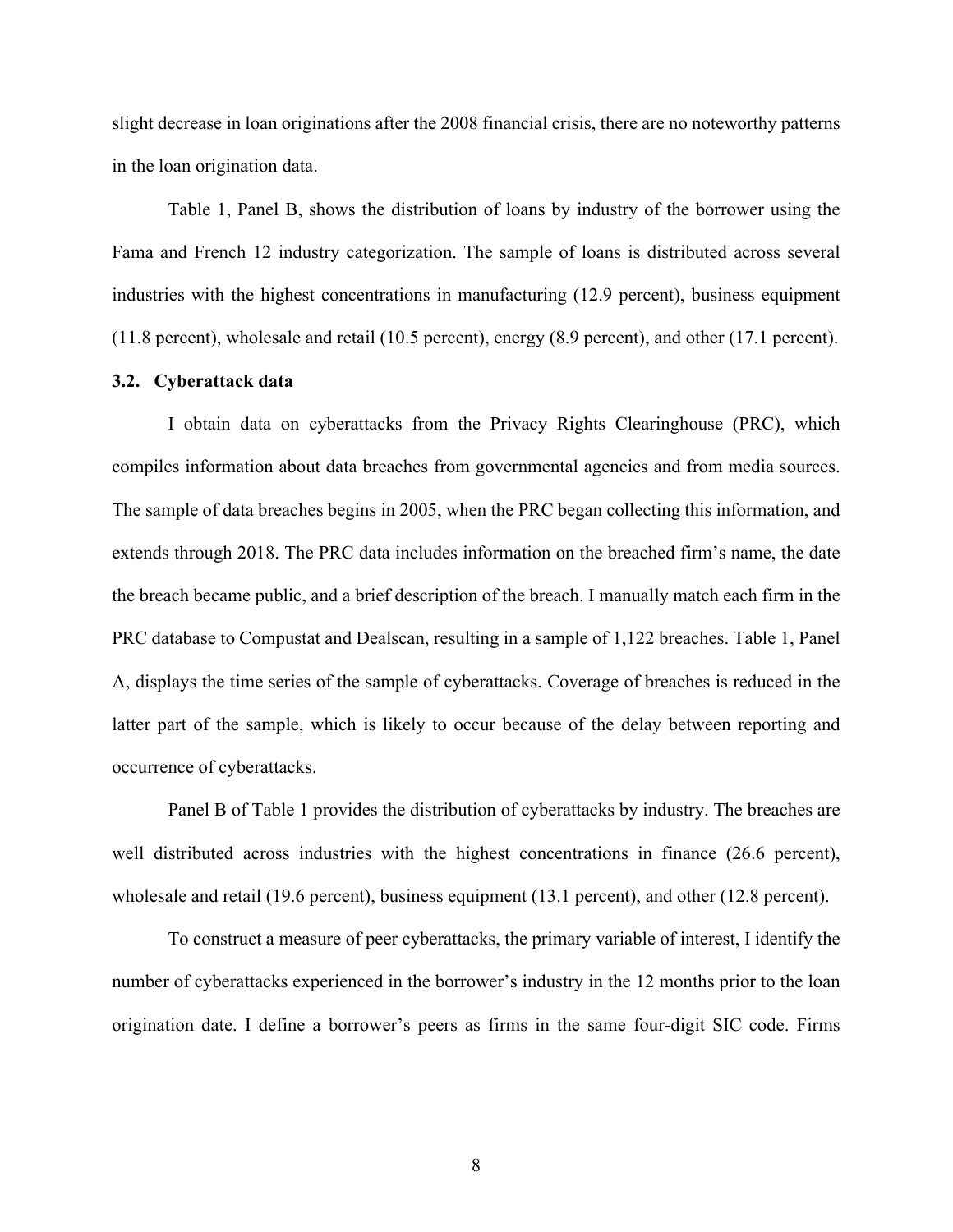experiencing a breach are excluded from the sample to ensure the results from peer breaches are not influenced by breached firms.

# **4. Research Design**

The primary dependent variable in the analyses is loan spread (*Spread*), measured as the natural logarithm of all-in spread drawn. To identify the effect of peer cyberattacks on loan spreads, I estimate the following regression where the unit of observation is a single loan:

$$
Spread_t = \beta_0 + \beta_1 Count\ peer\ break_{t-1} + \beta_i \Sigma CONTROLS + \varepsilon. \tag{1}
$$

The primary variable of interest is *Count peer breach*, which captures the number of cyberattacks experienced in the borrower's industry in the 12 months prior to loan origination. A positive coefficient on *β<sup>1</sup>* implies a contagion effect exists for cyberattacks. A negative coefficient on *β<sup>1</sup>* implies a competitive effect dominates.

*CONTROLS* is a vector of firm-specific, loan-specific, and macroeconomic factors shown by prior literature to affect a firm's loan contract terms. I control for borrower size because larger firms are expected to be less risky than smaller firms (Berk 1995). I include control variables for leverage and cash flow volatility, which are expected to be positively associated with borrowing costs. I include a control variable for profitability and expect a negative association with spreads because profitable firms are generally thought to be able to borrow at lower costs. In addition to leverage and profitability, which can influence default risk, I include Altman's (1968) Z-score to further control for default risk. Because a higher Z-score indicates better financial health and lower default risk, I expect a negative coefficient on default risk. I control for tangibility because firms with a significant proportion of tangible assets should have a lower cost of debt. I also include market-to-book as a proxy for firm growth. It is possible that a negative coefficient will result if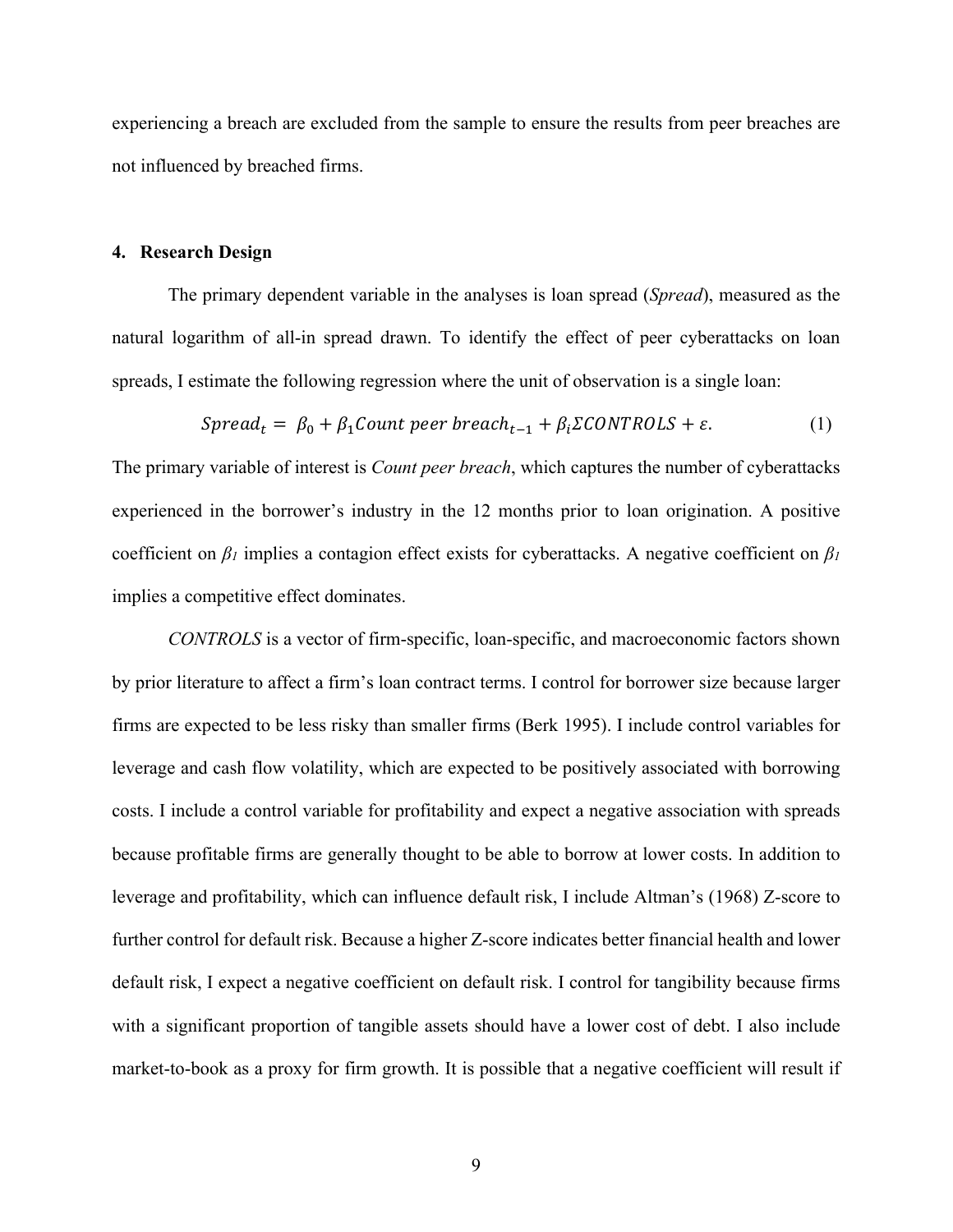lenders favorably view the firm's growth opportunities. It is also possible that a positive coefficient will result if lenders view the firm as high risk.

I also include controls for loan-specific variables, including loan maturity, loan size, and performance pricing. Because lenders generally charge lower interest rates for shorter duration loans and larger loans, I expect a positive coefficient on loan maturity and a negative coefficient on loan size (Graham et al. 2008). I include a control variable for performance pricing, which adjusts loan spreads based on changes in borrowers' credit quality (Asquith et al. 2005; Vasvari 2008). Loans with performance pricing are expected to have lower spreads.

I control for macroeconomic factors that influence loan spread (i.e., credit spread, term spread). Year fixed effects are included in the model to ensure unobservable time-series changes do not influence the results. I also include industry, loan type, and loan purpose fixed effects. Standard errors are clustered by borrower and year to account for cross-sectional and serial dependence (Petersen 2009). Variable definitions are included in Appendix A.

# **5. Results**

#### **5.1. Descriptive statistics**

Table 2 presents summary statistics for the sample of loans from Dealscan. Of the 11,575 sample observations, 2,167 (18.7 percent) initiate a loan after one or more of their peers experience a cyberattack with a mean of 2.33 cyberattacks (untabulated) and a maximum of 20, which occurs in the financial services industry. The mean (median) spread, in basis points, is 228.89 (200.00), which is similar to that of prior literature examining peer effects on loan spreads (e.g., Files and Gurun 2018; Hertzel and Officer 2012). On average, sample firms borrow \$611 million per loan with a maturity of 54 months. The majority of the sample loans (89.1 percent) are syndicated with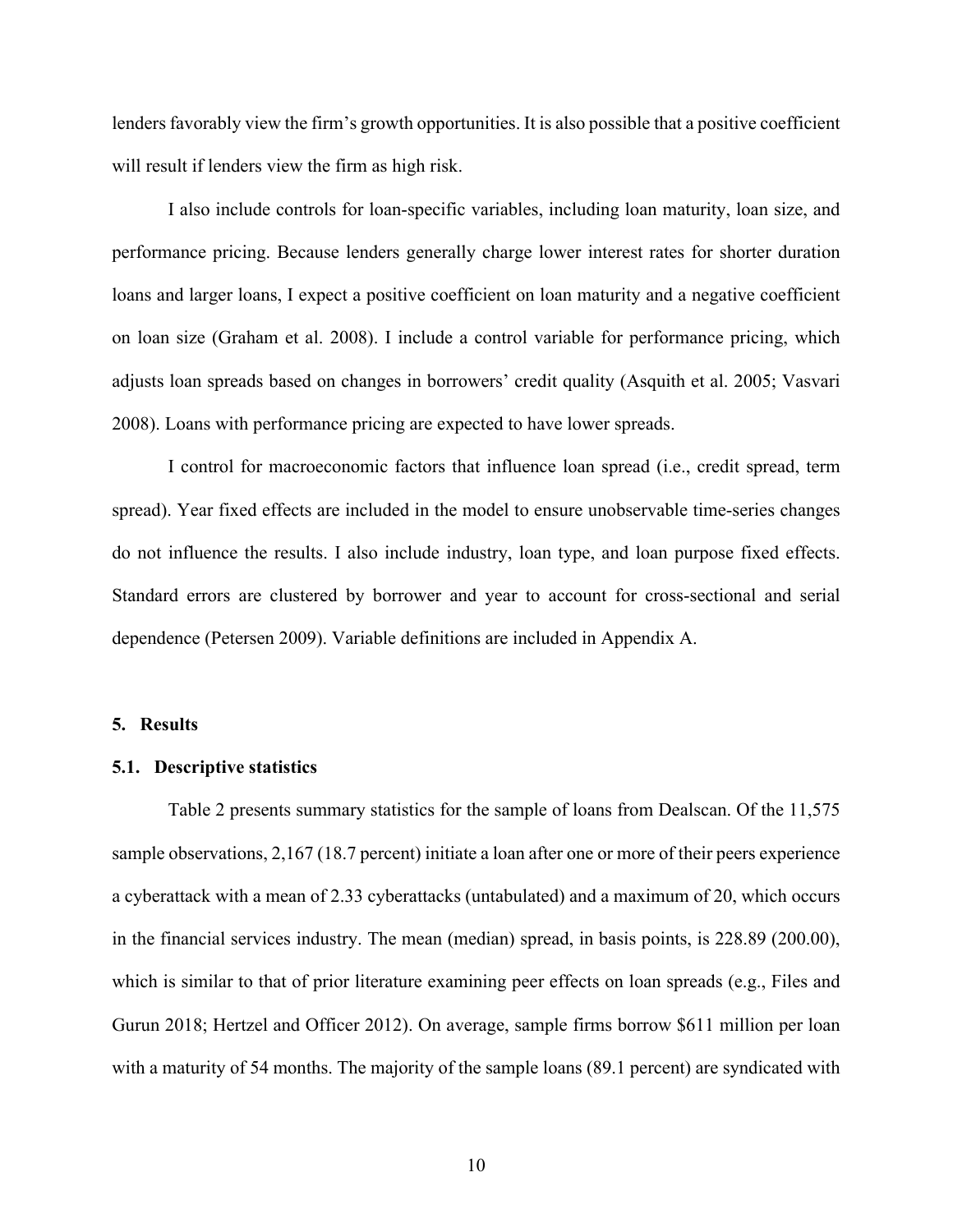each loan having an average of eight lenders. Regarding borrower characteristics, the sample firms have an average of \$10.7 billion in total assets. The sample has average market-to-book and profitability ratios of 2.77 and 0.12, respectively. Overall, the sample firms are large and appear economically strong.

Table 3 provides the pairwise Pearson correlations for the regression variables. Consistent with prior literature, *Spread* has strong negative correlations of -0.33 with *Size*, of -0.22 with *Profitability*, and of -0.29 with *Default Risk*. *Spread* has a modest negative correlation of -0.10 with *Market-to-Book*, suggesting firms with fewer growth opportunities face higher costs of debt. *Loan Size* is also negatively correlated with *Spread* (-0.30), suggesting the existence of economies of scale. As expected, *Spread* is positively correlated with *Leverage* (0.20) and *Loan Maturity*  (0.12). Finally, the primary variable of interest, *Count peer breach*, is negatively correlated with *Spread* (-0.03).

### **5.2. Multivariate analyses**

Table 4 presents the results examining the effect of industry cyberattacks on loan spreads. Column (1) presents the results after including all control variables, loan type and loan purpose fixed effects, and industry fixed effects. The variable of interest, *Count peer breach*, has a negative and significant coefficient (*t*-statistic of -2.67). Column (2) substitutes industry fixed effects with year fixed effects. *Count peer breach* continues to have a negative and statistically significant coefficient (*t-*statistic of -2.29). Column (3) incorporates the full fixed effect structure and similar results obtain. In Column (4), to ensure the peer cyberattack results are not driven by industry performance, I add a control variable for industry profitability. I continue to find a negative and statistically significant coefficient on *Count peer breach* (*t-*statistic of -2.17). These results imply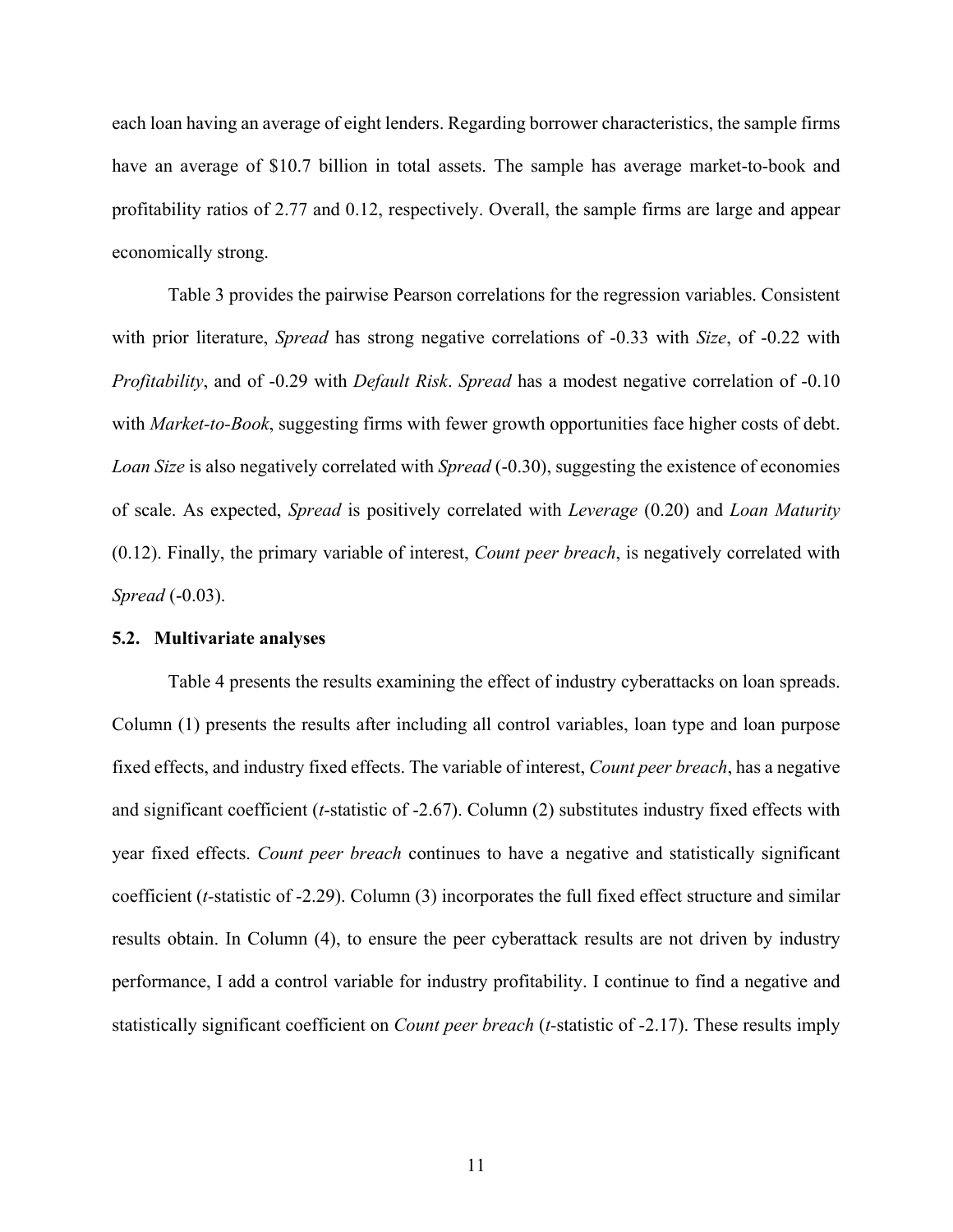peer firms benefit when their competitors experience cyberattacks through a reduction in loan spreads.<sup>[6](#page-12-0)</sup>

Economically speaking, the coefficient on *Count peer breach* indicates that an additional peer cyberattack decreases a borrower's spread by 0.9 to 1.8 percent (2.05 to 4.08 basis points), on average.<sup>[7](#page-12-1)</sup> To put this effect in a broader context, it is larger than the effect identified by peer restatements (0.43 basis points) but smaller than the effect of cyberattacks on the breached firm (30 basis points) (Files and Gurun 2018; Sheneman 2017).

# **6. Additional Analyses**

# **6.1. Validation tests**

The primary results in the study provide evidence that peer cyberattacks are negatively associated with borrower loan spreads. In this section, I provide further support for the main results by conducting a series of validity tests using cross-sectional analyses related to loan characteristics and industry performance.

# **6.1.1. Cross-sectional analyses on loan characteristics**

The first set of validation tests provides better identification by showing that peer borrowers receive the greatest benefits in cases where lenders are likely to have the greatest flexibility in renegotiating loan contracts. I perform cross-sectional tests based on two sample partitions: (1) revolver/non-revolver loan type; and (2) shorter/longer loan maturity.

<span id="page-12-0"></span><sup>6</sup> To ensure the robustness of the results, I re-perform the main analysis using an alternate measure of industry cyberattacks. Specifically, *Peer Breach* is an indicator variable equal to one if a peer cyberattack occurred, and zero otherwise. The relation between *Peer Breach* and *Spread* is negative and statistically significant with *t*-statistics ranging from -1.86 to -3.68, depending on model specification.

<span id="page-12-1"></span><sup>&</sup>lt;sup>7</sup> Because the dependent variable is in logarithmic form, the coefficient estimate represents the  $(e^{\beta-1}) \times 100$  percentage change in loan spread based on a one-unit change in the independent variable. Economic magnitude is discussed relative to the sample's mean loan spread of 228.89 basis points (Table 2).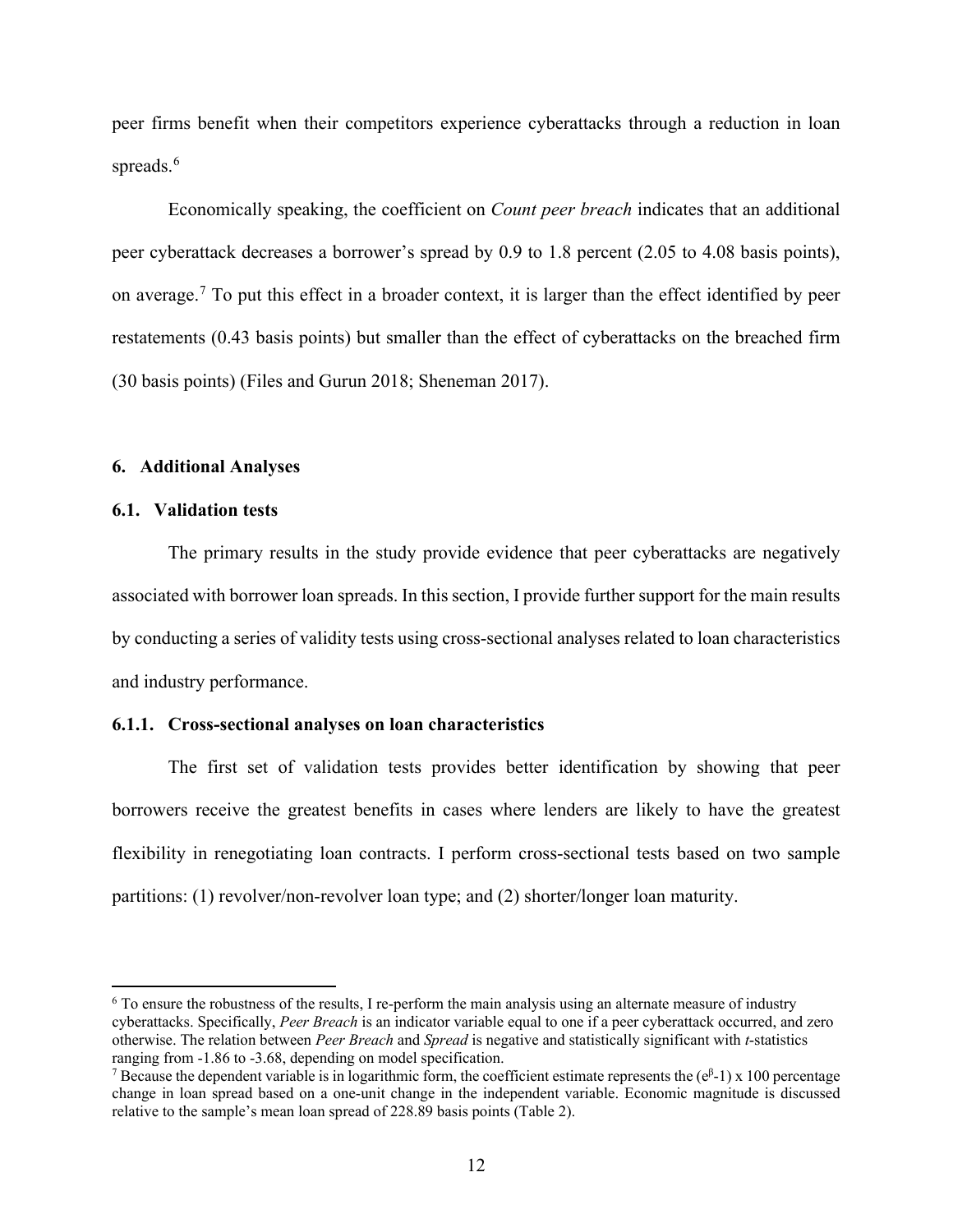First, I examine whether the magnitude of the association between peer cyberattacks and borrower loan spreads is greatest for loans used for short-term financing. I partition the sample based on whether loans are classified in Dealscan as revolver or non-revolver loans.<sup>[8](#page-13-0)</sup> Revolvers are typically used for short-term cash flow demands while non-revolvers (e.g., term loans) are used for long-term investment. From the lenders' perspective, longer-term contracts are associated with greater liquidity risk and higher loan spreads. <sup>[9](#page-13-1)</sup> Columns (1) and (2) of Table 5 report the results of this cross-sectional test. Consistent with expectation, the magnitude of the negative association between *Count peer breach* and *Spread* is larger for revolvers. Specifically, the estimated coefficient on *Count peer breach* is negative and marginally significant in the revolver loan subsample (*z*-statistic of -1.68). Interestingly, the coefficient on *Count peer breach* is positive in the non-revolver subsample (*z*-statistic of 1.86). A test for coefficient differences across the revolver and non-revolver subsamples indicates the coefficient on *Count peer breach* is statistically different between the subsamples (chi-sq. of 6.25). These results suggest lenders reduce loan spreads for non-breached firms when competitors experience cyberattacks and the borrower originates short-term financing.<sup>[10](#page-13-2)</sup>

Next, I examine whether the association between peer cyberattacks and borrower loan spreads is greater for shorter duration loans. I predict that a borrower is more likely to benefit from competitors' cyberattacks when the borrower is originating a loan with a shorter contractual maturity because short-term debt is considered less risky. I partition the sample based on median

<span id="page-13-0"></span><sup>8</sup> I rely on DealScan's loan type variable and include 364-day facilities, revolvers, and lines of credit as revolvers.

<span id="page-13-1"></span><sup>9</sup> This general relation is present in the sample as evidenced by the positive correlation (0.124) between *Spread* and *Loan Maturity* (see Table 3).

<span id="page-13-2"></span> $10$  Strahan (1999) posits that borrower size is correlated with loan type, suggesting large firms rely on bonds for longterm investment while small firms rely on bank loans. To examine whether the term/non-term loan distinction is merely a proxy for borrower size, I partition the sample based on borrower size (i.e., total assets). Comparing the largest borrowers (i.e., top quintile) with the remaining 80 percent of the sample, the estimated coefficient on *Count peer breach* is not statistically significant in either subsample. A test for coefficient differences across the borrower size subsamples indicates the coefficient on *Count peer breach* is not statistically different (chi-sq. of 0.14).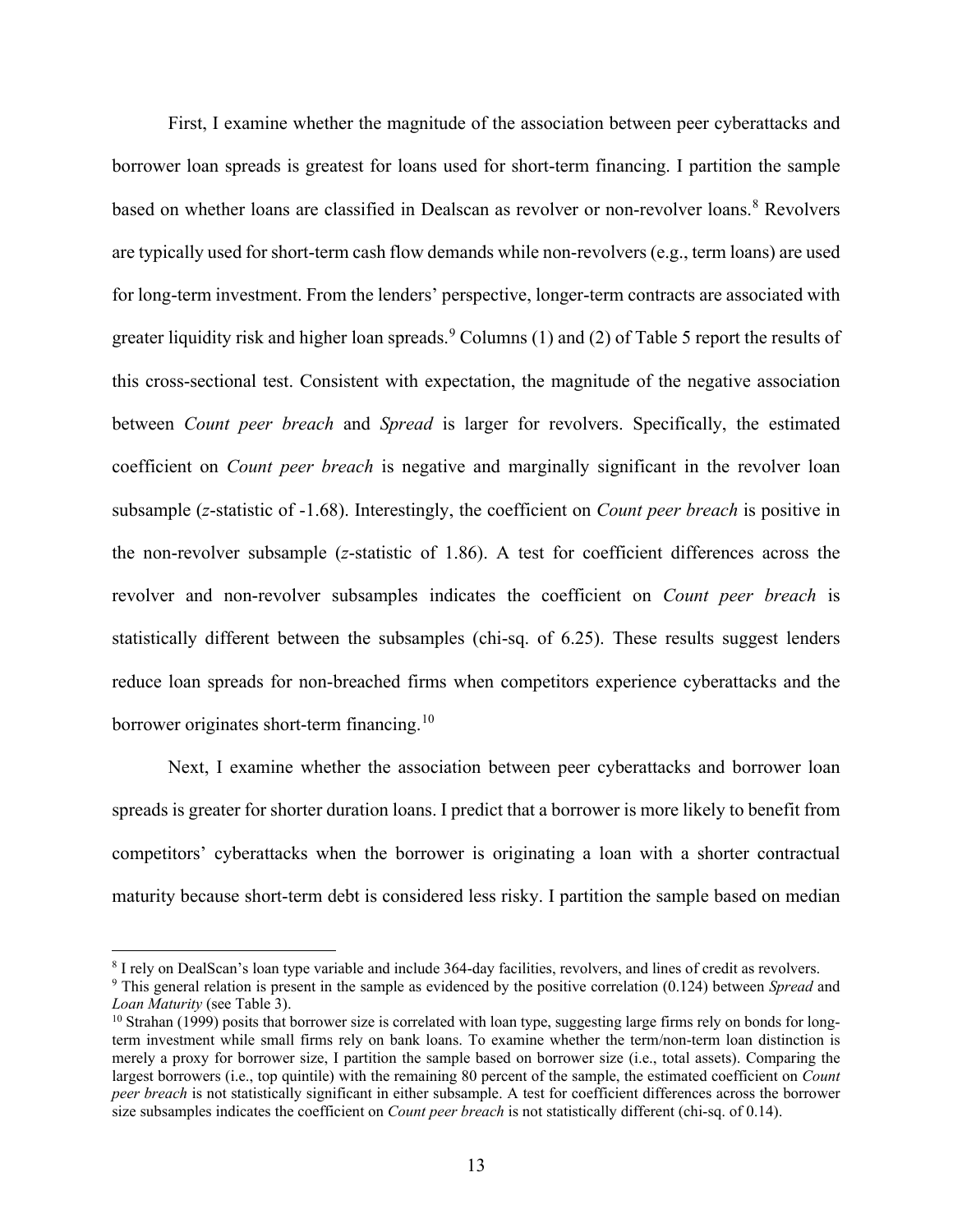loan maturity and compare shorter duration loans (i.e., maturity less than sample median) with longer duration loans (i.e., maturity greater than or equal to sample median).<sup>[11](#page-14-0)</sup> Columns (3) and (4) of Table 5 report the results of this cross-sectional test. Consistent with expectation, the magnitude of the association between *Count peer breach* and *Spread* is larger for shorter duration loans. Specifically, the estimated coefficient on *Count peer breach* is negative and statistically significant in the shorter duration subsample (*z*-statistic of -2.93) and not statistically significant in the longer duration subsample (*z*-statistic of -0.12). A test for coefficient differences across the shorter and longer duration subsamples indicates the coefficient on *Count peer breach* is statistically different between the subsamples (chi-sq. of 5.34). These results support the prediction that non-breached firms benefit more when short-term debt is issued, which allows lenders the ability to use a time limit to reprice risk, relative to long-term debt.

#### **6.1.2. Cross-sectional analyses on industry performance**

In the next set of validation tests, I provide evidence that competitors benefit the most from peer cyberattacks when the industry has strong financial performance. I perform cross-sectional tests based on three sample partitions: (1) high/low industry asset growth; (2) high/low industry investment growth; and (3) high/low industry leverage.

I begin by examining whether the magnitude of the association between peer cyberattacks and borrower loan spreads is greatest for high growth industries. I proxy for growth using asset growth and investment growth. Asset growth is measured as current year total assets less prior year total assets, scaled by prior year total assets. Investment growth is measured as current year

<span id="page-14-0"></span><sup>&</sup>lt;sup>11</sup> There is significant clustering of loan maturity in the sample with 5,451 of the  $11,575$  observations (47.1 percent) having a loan maturity of 5 years. Because of this clustering, a median split of the sample cannot produce two equal subsamples. In untabulated analysis, I perform the cross-sectional analysis on loan maturity using terciles. Comparing the shorter maturity to the longer maturity tercile, the estimated coefficient on *Count peer breach* is negative and statistically significant in the shorter maturity subsample (*z*-statistic of -2.67) but not statistically significant in the longer maturity subsample (*z*-statistic of 0.53). A test for coefficient differences across the maturity subsamples indicates the coefficient on *Count peer breach* is statistically different (chi-sq. of 5.29).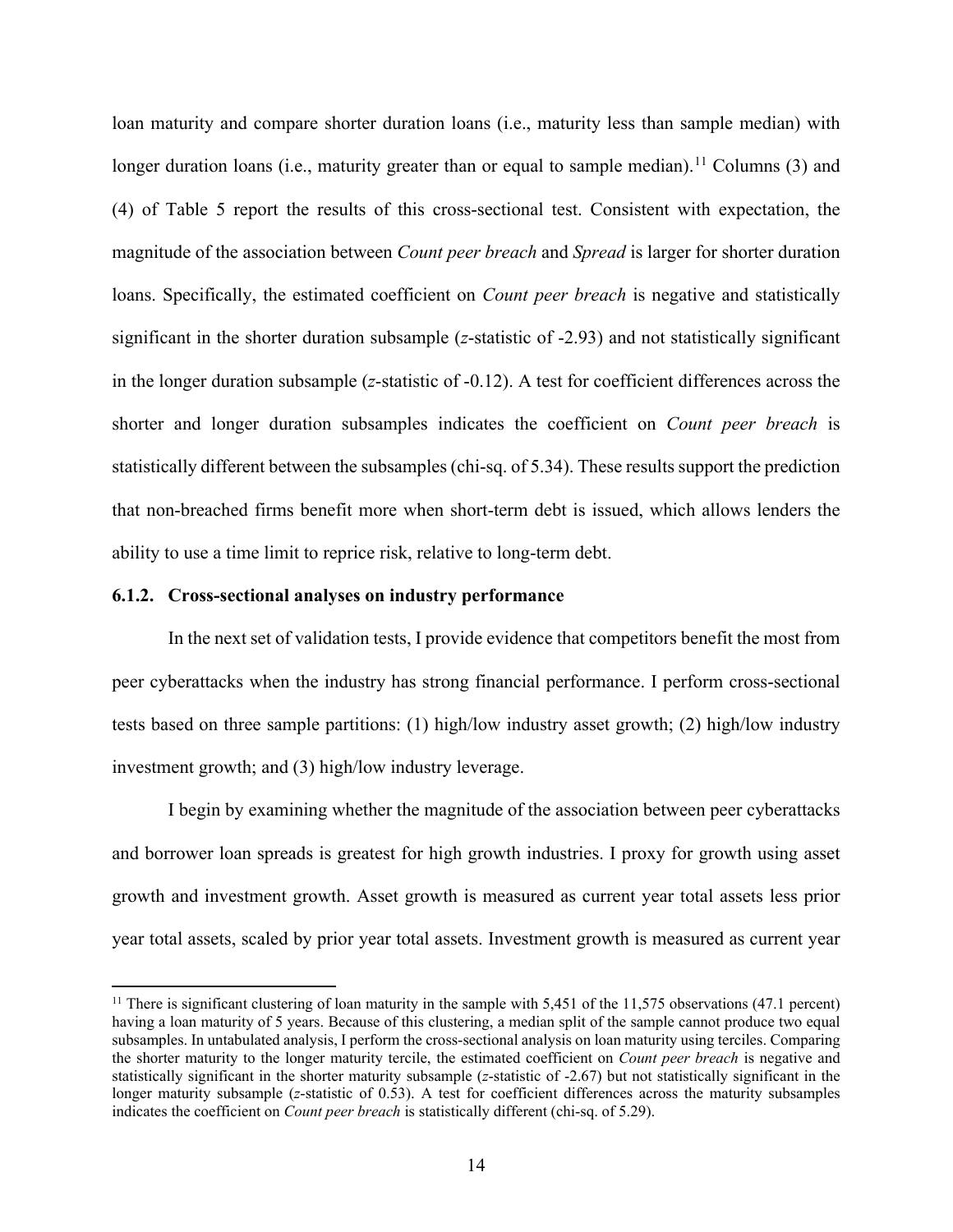investments, calculated as the sum of capital expenditures and research and development expenses less acquisitions, less prior year investments, scaled by prior year investments. I predict that borrowers are more likely to benefit from peer cyberattacks when their industry has, on average, higher growth. Columns (1) and (2) of Table 6 report the results of this cross-sectional test using asset growth as the proxy. I partition the sample into above and below median based on average industry-year growth. Consistent with expectation, the magnitude of the association between *Count peer breach* and *Spread* is larger for high asset growth industries. Specifically, the estimated coefficient on *Count peer breach* is negative and statistically significant in the high industry asset growth subsample (*z*-statistic of -2.96) and not statistically significant in the low industry asset growth subsample (*z*-statistic of -0.26). A test for coefficient differences across the high and low asset growth subsamples indicates the coefficient on *Count peer breach* is significantly different (chi-sq. of 4.19).

Columns (3) and (4) of Table 6 report the results using investment growth as the proxy. Similar to the asset growth results, the magnitude of the association between *Count peer breach* and *Spread* is larger for high investment growth industries. Specifically, the estimated coefficient on *Count peer breach* is negative and statistically significant in the high industry investment growth subsample (*z*-statistic of -2.68) and not statistically significant in the low industry investment growth subsample (*z*-statistic of -0.79). A test for coefficient differences across the high and low investment growth subsamples indicates the coefficient on *Count peer breach* is marginally different (chi-sq. of 2.93). Taken together, these results suggest peer cyberattacks impact loan spreads to a greater extent for borrowers operating in higher growth industries.

Next, I examine whether the magnitude of the association between peer cyberattacks and borrower loan spreads varies based on the indebtedness of the industry. I expect borrowers to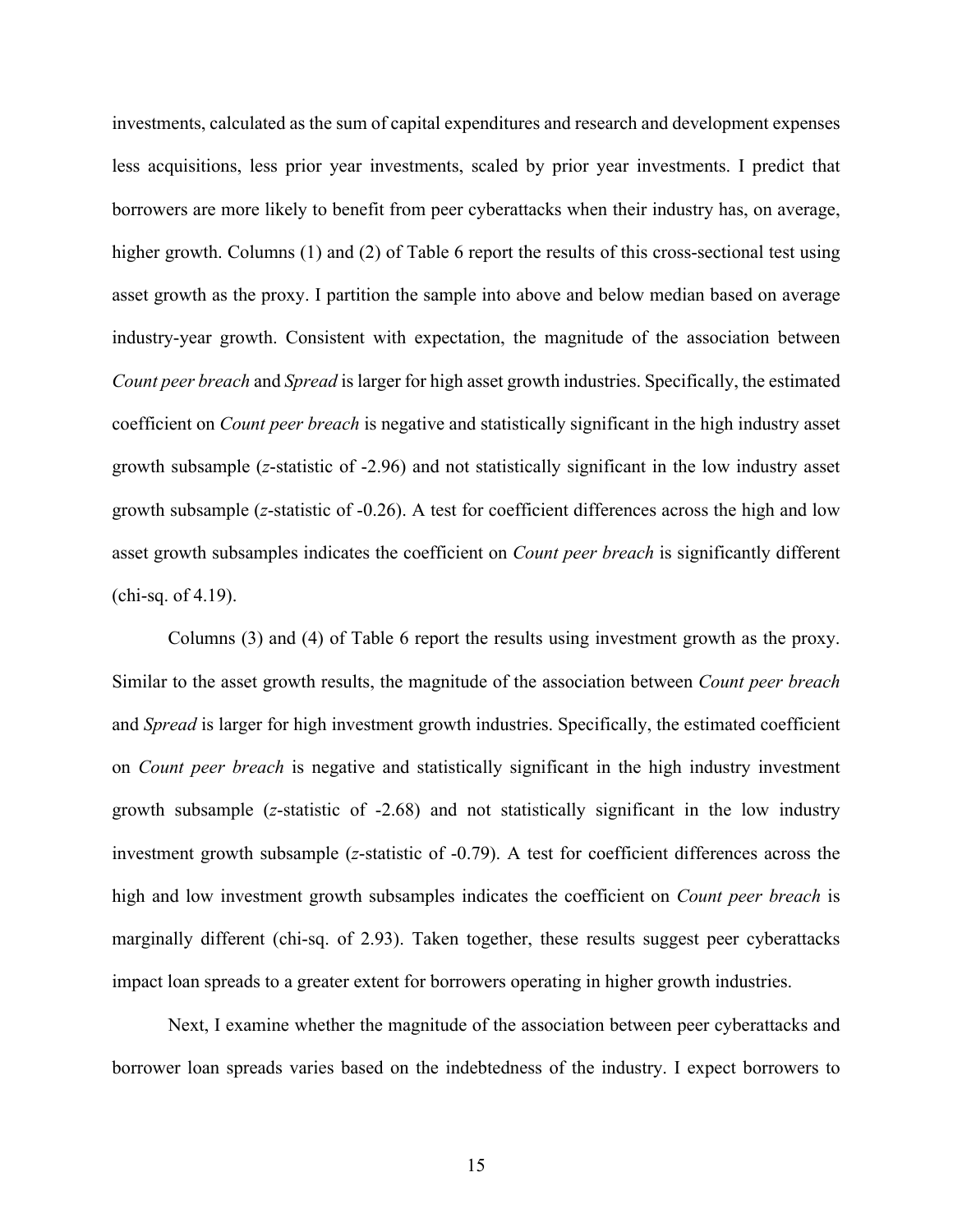benefit more when their industry has lower levels of debt. Columns (5) and (6) present the results. I partition the sample into quintiles based on mean industry-year leverage and compare the highest quintile to the lower four quintiles. Consistent with expectation, the negative association between *Count peer breach* and *Spread* is not present in industries with high leverage. Specifically, the estimated coefficient on *Count peer breach* is not statistically significant in the high leverage subsample (*z*-statistic of 1.02) and negative and statistically significant in the low leverage subsample (*z*-statistic of -2.35). A test for coefficient differences across the subsamples indicates the coefficient on *Count peer breach* is marginally different (chi-sq. of 3.73). These results support the prediction that borrowers benefit from peer cyberattacks to a greater extent when overall industry debt levels are low.

# **6.2. Non-spread contractual terms and loan structures**

The analyses thus far have focused on loan spread and the competitive effects associated with cyberattacks in the same industry as the borrower. In this section, I examine non-spread contractual terms that have the potential to be affected by cybersecurity risk. For example, Sheneman (2017) finds that fewer lenders lend to borrowers after a cybersecurity breach and that lenders reduce the size of loans for borrowers after a breach. I examine whether the effects on nonspread contractual terms for breached firms are also present for peer firms after controlling for other determinants of the contractual features of loan contracts.

Table 7 presents the results of three regressions analyzing whether competitive effects affect syndicate size, the probability that the borrower has to provide collateral, and the size of the loan.<sup>[12](#page-16-0)</sup> I do not observe significant effects of peer firm cyberattacks on syndicate size or the use of

<span id="page-16-0"></span> $12$  There is a loss of 2,552 observations for the collateral test because this information is missing in Dealscan. In untabulated analysis, I follow Beatty et al. (2019) and code missing collateral data as loans with collateral. Results are unchanged.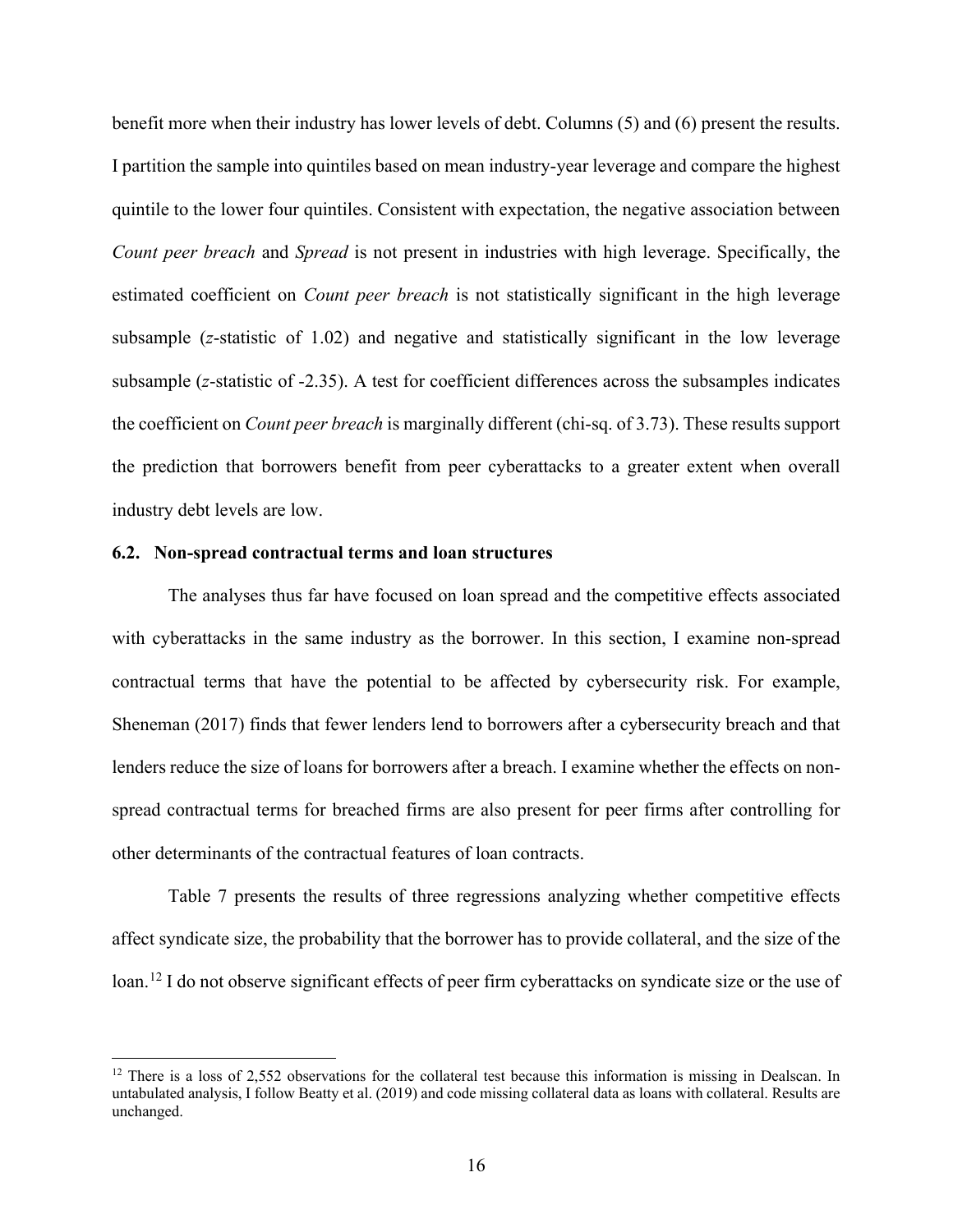collateral. However, I do find evidence of a reduction in loan size, on average, following peer cyberattacks. This suggests lenders are reducing their overall exposure to high cybersecurity risk industries by reducing the size of loans to borrowers in these industries.

# **6.3. Industry privacy regulation**

In this section, I explore the extent to which industry privacy regulation affects the relation between loan spreads and peer cyberattacks by focusing on two significant pieces of privacy legislation. First, the Telecommunications Act of 1996, in Section 702, required firms to protect the confidentiality of customer information. On the one hand, the Telecommunications Act of 1996 may provide strong incentives for these firms to bolster data controls. On the other hand, prior to the Telecommunications Act of 1996, the telecommunications industry was already heavily regulated through various legislation and monitoring by regulators (e.g., Federal Communications Commission, various state regulators). I bifurcate the sample by whether the borrower is or is not regulated by the Telecommunications Act of 1996 (i.e., the borrower is or is not in the telecom industry based on the Fama and French 12-industry categorization). Table 9, Columns (1) and (2), presents the results. Interestingly, the coefficient on *Count peer breach* is positive and significant for the telecom partition, suggesting a contagion effect among the telecom industry. The coefficient on *Count peer breach* is negative and significant for the non-telecom partition, which is consistent with the main analysis documenting the existence of a competitive effect for cyberattacks. A test for coefficient differences across the telecom and non-telecom subsamples indicates the coefficient on *Count peer breach* is statistically different (chi-sq. of 11.52).

Second, in 1996, Congress passed the Health Insurance Portability and Accountability Act (HIPAA). One of the primary tenets of HIPAA is to protect private health information by requiring healthcare organizations to implement and monitor data security measures. On the one hand,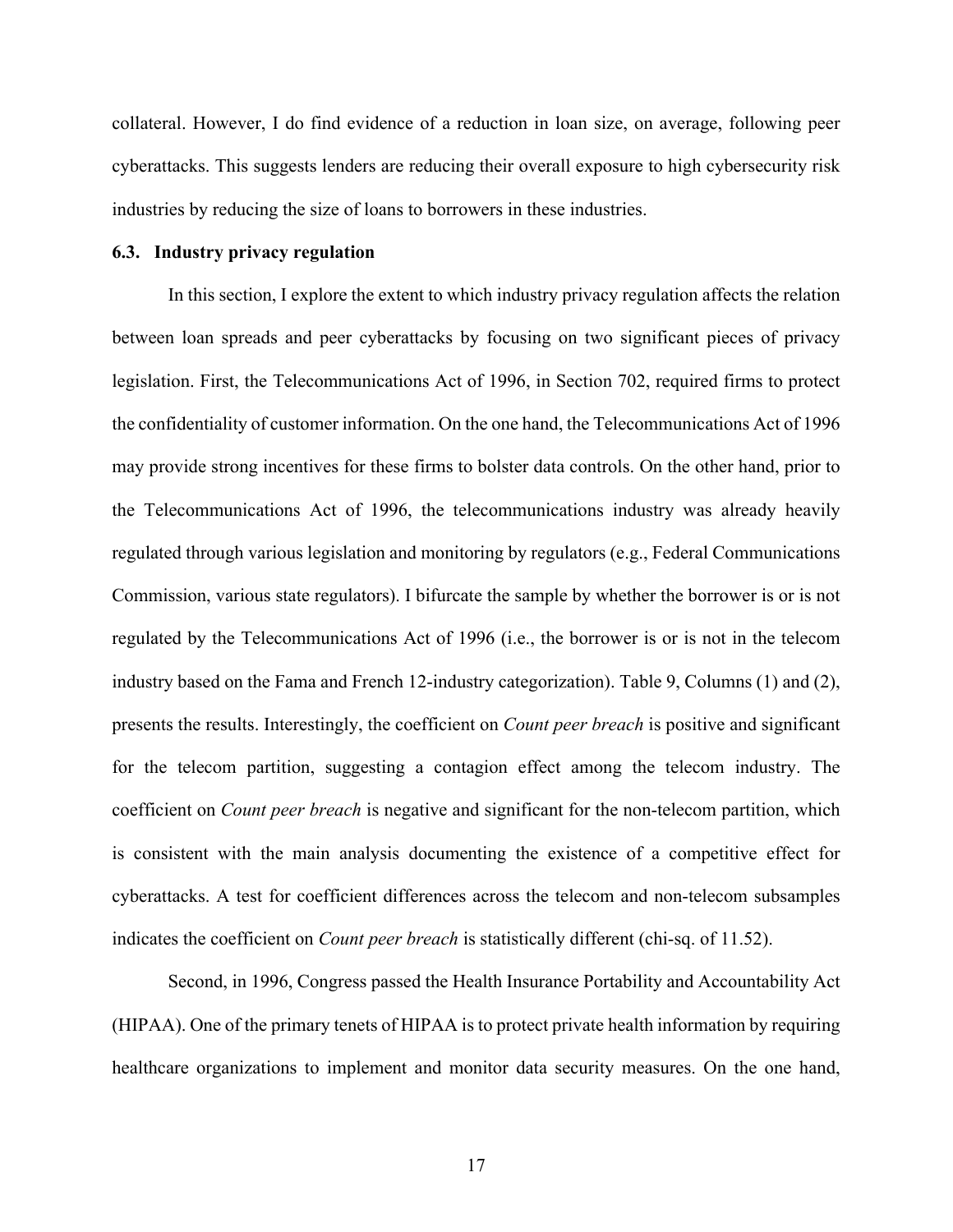implementing such legislation suggests healthcare organizations, relative to other industries, should be better insulated from cyberattacks because of the additional internal control systems required under HIPAA. On the other hand, the requirement of healthcare organizations to protect patient information may not extend to other internal control systems. I bifurcate the sample by whether the borrower is or is not regulated by HIPAA (i.e., the borrower is or is not in the healthcare industry based on the Fama and French 12-industry categorization). Table 9, Columns (3) and (4), presents the results. The coefficient on *Count peer breach* is positive but insignificant for the healthcare partition while the coefficient on *Count peer breach* continues to be negative and significant for the non-healthcare borrowers. Additionally, a test for coefficient differences across the healthcare and non-healthcare subsamples indicates the coefficient on *Count peer breach* is statistically different (chi-sq. of 3.98).

The results from this section suggest lenders' responses to peer cyberattacks vary by industry. Interestingly, the results imply that lenders may be adjusting expectations upward for cyber risk in the telecommunications industry while adjusting expectations downward for other industries without specific privacy laws.

# **7. Conclusion**

This study examines the intra-industry information transfer effect of cybersecurity events. Building upon prior work examining contagion effects of cyber risk in the equity market, I provide evidence that peer cyberattacks are associated with significant competitive effects in the private debt market, as indicated by decreases in loan spreads. Cross-sectional analyses reveal these findings are concentrated in loans used for short-term cash flow demands and loans with shorter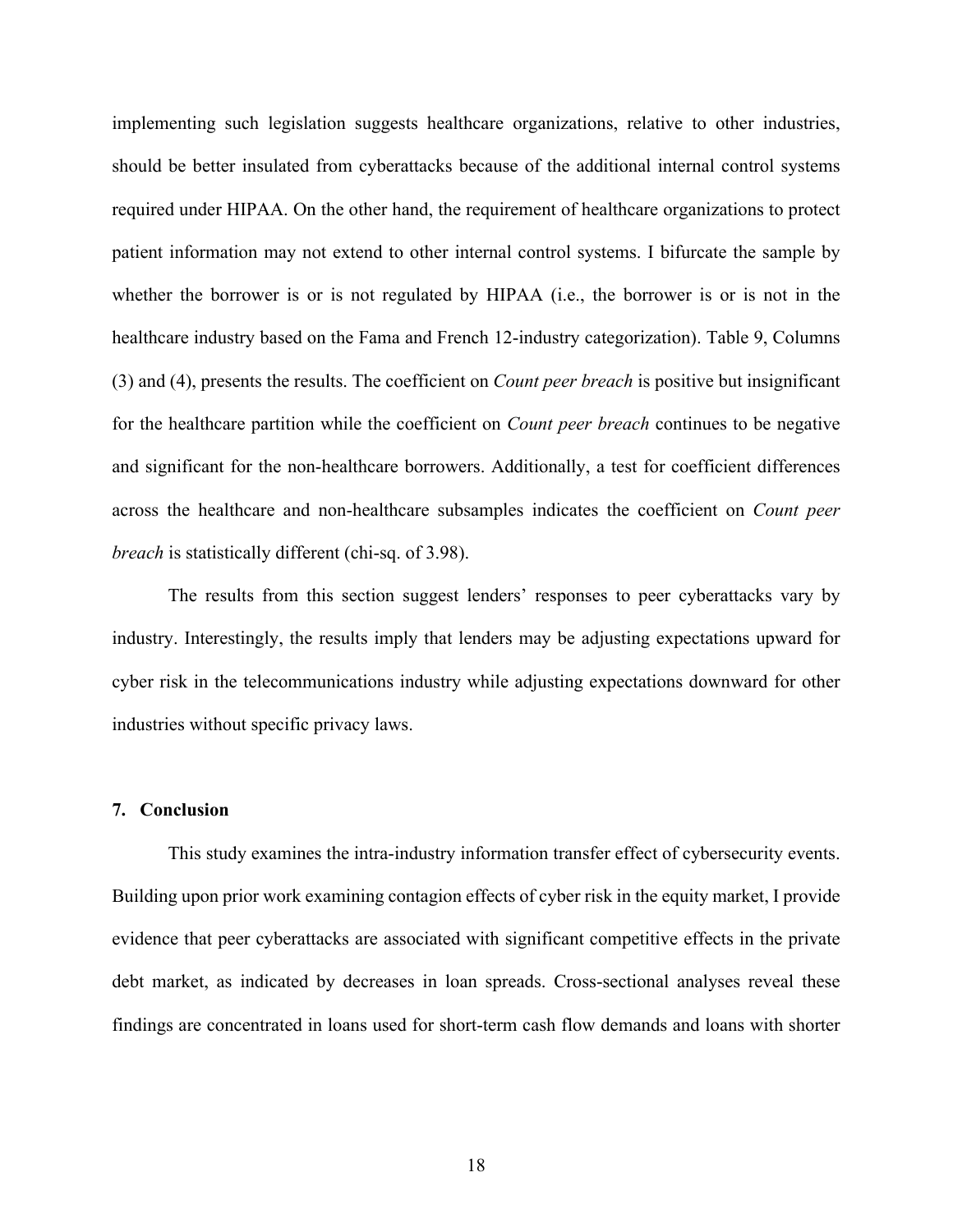durations. In addition, the competitive effects are present in industries with high growth and low leverage.

This study is subject to several important caveats. The results are subject to potential endogeneity concerns. Unlike prior literature that examines contagion effects of cyberattacks using stock market reactions (e.g., Kamiya et al. 2021), this study relies upon a long-window research design. Because I measure peer cyberattacks in the year prior to loan origination, I cannot make causal inferences about peer cyberattacks and loan spreads. As with any long-window study, there is the possibility that omitted factors may influence the results.

Despite the limitations described above, the results of this study are likely to be of interest to academics and policy makers. The paper contributes to the debt contracting and contagion literatures by demonstrating the consequences of cyberattacks. Because cyber risk is an emerging risk that is not well understood, the results are likely to be useful to policy makers as they continue to debate regulation establishing minimum standards related to cybersecurity investment.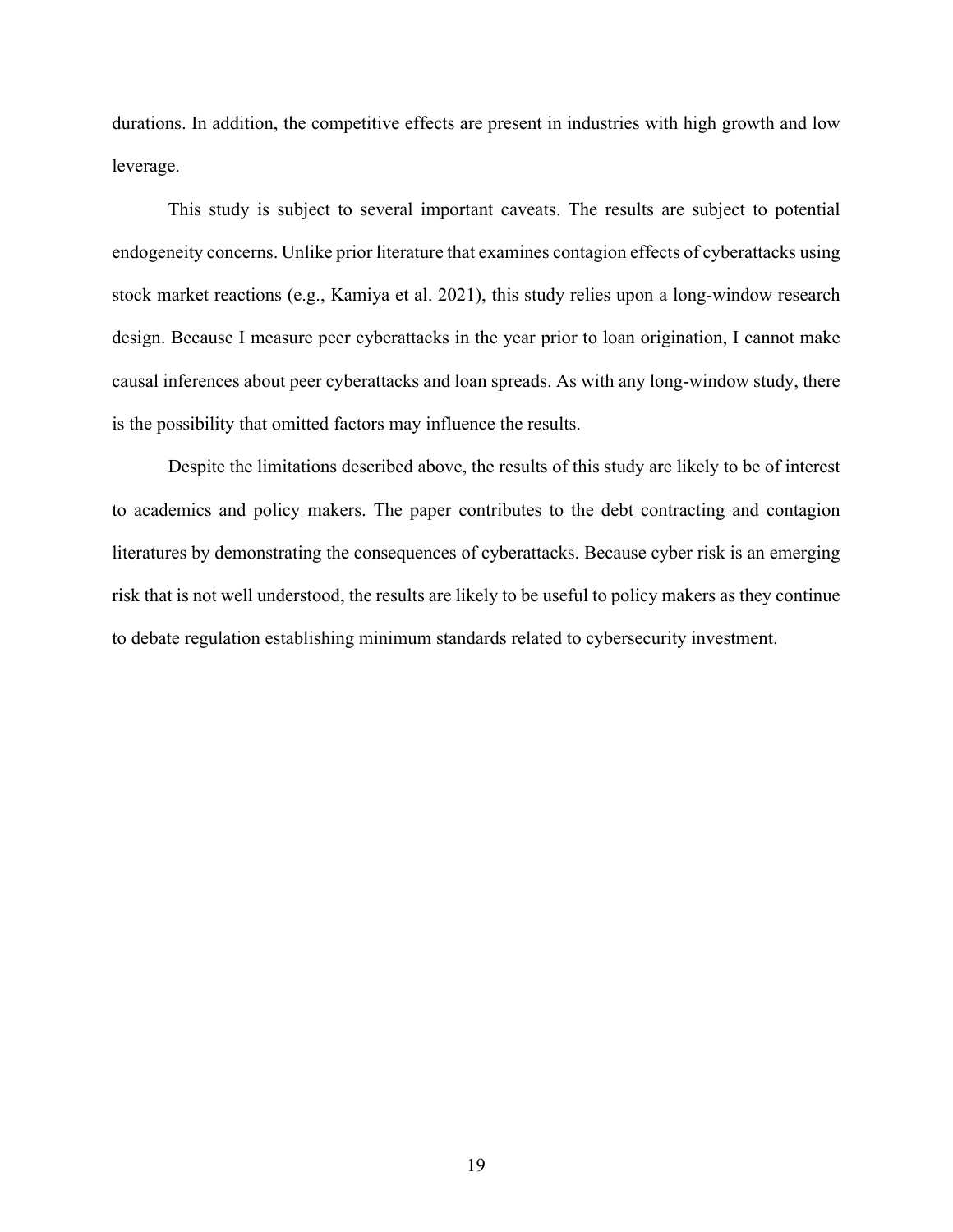| Variable               | Definition                                                                                                                                                            |
|------------------------|-----------------------------------------------------------------------------------------------------------------------------------------------------------------------|
| Dependent variables    |                                                                                                                                                                       |
| <b>Spread</b>          | The natural logarithm of all-in spread drawn, calculated as the amount<br>the borrower pays in basis points over LIBOR for each dollar drawn<br>down.                 |
| Number of lenders      | The natural logarithm of the total number of lenders involved in a single<br>loan.                                                                                    |
| Collateral             | Indicator variable equal to one if the loan requires collateral, zero<br>otherwise.                                                                                   |
| Loan size              | The natural logarithm of the loan facility amount.                                                                                                                    |
| Test variables         |                                                                                                                                                                       |
| Count peer breach      | The number of cybersecurity breaches in the 12-month period prior to<br>loan origination by firms with the same four-digit SIC code as the<br>borrowing firm.         |
| Control variables      |                                                                                                                                                                       |
| Size                   | The natural logarithm of total assets.                                                                                                                                |
| Market-to-book         | Market value of equity, scaled by book value.                                                                                                                         |
| Leverage               | Long-term debt plus debt in current liabilities, scaled by total assets.                                                                                              |
| Profitability          | Operating income before depreciation, scaled by total assets.                                                                                                         |
| Tangibility            | Net property, plant, and equipment, scaled by total assets.                                                                                                           |
| Cash flow volatility   | The natural logarithm of the standard deviation of the change in<br>quarterly cash flows from operations over the four fiscal years prior to<br>the loan.             |
| Default risk           | Altman's (1968) Z-score is calculated as follows:                                                                                                                     |
|                        | $1.2*(WCAP/AT) + 1.4*(RE/AT) + 3.3*(EBIT/AT) +$                                                                                                                       |
|                        | $0.6*(\text{PRCC F*CSHO/LT}) + 0.999*(\text{SALE/AT}).$                                                                                                               |
| Loan maturity          | The natural logarithm of the loan maturity measured in months.                                                                                                        |
| Performance pricing    | An indicator variable equal to one if the loan facility utilizes<br>performance pricing (e.g., firm's credit rating, firm's financial ratios),<br>and zero otherwise. |
| Credit spread          | Credit spread is the difference in the yield between the AAA and BAA<br>corporate bonds, obtained from the Federal Reserve Bank of St. Louis.                         |
| Term spread            | Term spread is the difference in the yield between the 10-year and 2-<br>year Treasury bonds, obtained from the Federal Reserve Board of<br>Governors.                |
| Industry profitability | The mean profitability for each firm in the borrower's industry.                                                                                                      |

# **Appendix A. Variable Definitions**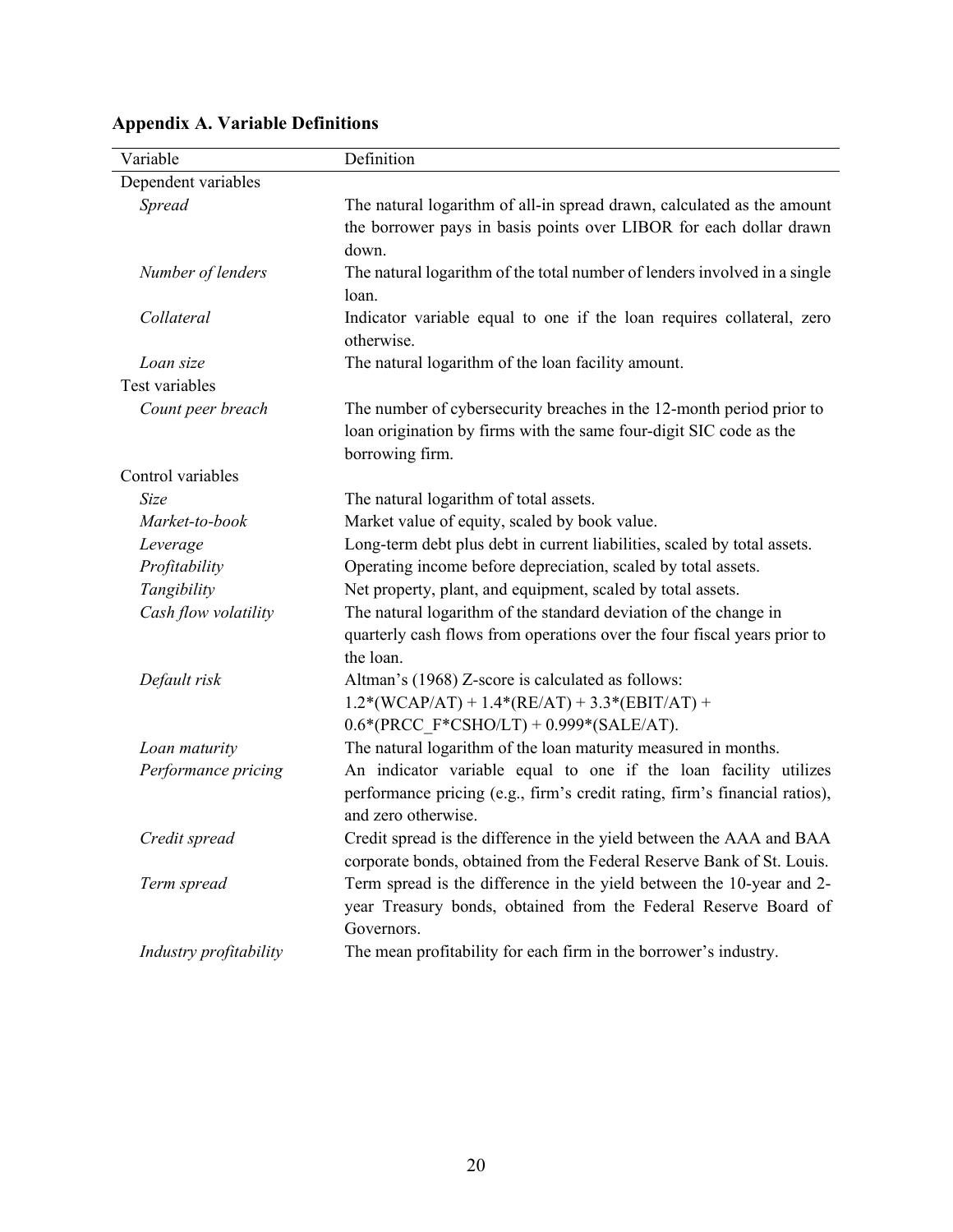### **References**

- Aguilar, L.A. 2014. Boards of directors, corporate governance and cyber-risks: Sharpening the focus. Speech given by SEC Commissioner to the New York Stock Exchange. 2014 Cyber Risks and the Boardroom Conference, June 10.
- Akey, P., S. Lewellen, I. Liskovich, C. Schiller. 2021. Hacking corporate reputations. Working paper, Rotman School of Management.
- Altman, E.I. 1968. Financial ratios, discriminant analysis and the prediction of corporate bankruptcy. *The Journal of Finance* 23: 589-609.
- Amiram, D., A. Kalay, G. Sadka. 2017. Industry characteristics, risk premiums, and debt pricing. *The Accounting Review* 92 (1): 1-27.
- Ashraf, M. 2022. The role of peer events in corporate governance: Evidence from data breaches. *The Accounting Review* 97 (2): 1-24.
- Asquith, P., A. Beatty, J. Weber. 2005. Performance pricing in bank debt contracts. *Journal of Accounting and Economics* 40: 101-128.
- Beatty, A., S. Liao, H.H. Zhang. 2019. The effect of banks' financial reporting on syndicated-loan structures. *Journal of Accounting and Economics* 67 (2-3): 496-520.
- Berk, J.B. 1995. A critique of size-related anomalies. *The Review of Financial Studies* 8: 275-286.
- Bush, I. 2014. Congress moving to tighten commercial data security in U.S. CBS Online, April 2.
- Campbell, K., L.A. Gordon, M.P. Loeb, L. Zhou. 2003. The economic cost of publicly announced information security breaches: Empirical evidence from the stock market. *Journal of Computer Security* 11: 431-448.
- Conradt, B. 2015. Think shoppers forget retail data breaches? Nope. CNBC Online, June 22. Available at: [https://www.cnbc.com/2015/06/22/think-shoppers-forget-retail-data-breaches](https://www.cnbc.com/2015/06/22/think-shoppers-forget-retail-data-breaches-nope-commentary.html)[nope-commentary.html.](https://www.cnbc.com/2015/06/22/think-shoppers-forget-retail-data-breaches-nope-commentary.html)
- Ettredge, M.L., V.J. Richardson. 2003. Information transfer among internet firms: The case of hacker attacks. *Journal of Information Systems* 17 (2): 71-82.
- Files, R., U.G. Gurun. 2018. Lenders' response to peer and customer restatements. *Contemporary Accounting Research* 35 (1): 464-493.
- Graham, J.R., S. Li, J. Qiu. 2008. Corporate misreporting and bank loan contracting. *Journal of Financial Economics* 89: 44-61.
- Haislip, J., K. Kolev, R. Pinsker, T. Steffen. 2019. The economic cost of cybersecurity breaches: A broad-based analysis. Working paper, Yale University.
- Hertzel, M.G., M.S. Officer. 2012. Industry contagion in loan spreads. *Journal of Financial Economics* 103 (3): 493-506.
- Kamiya, S., J.K. Kang, J. Kim, A. Milidonis, R.M. Stulz. 2021. Risk management, firm reputation, and the impact of successful cyberattacks on target firms. *Journal of Financial Economics* 139: 719-749.
- Marsh. 2019. Global Cyber Risk Perception Survey Report 2019. Available at: https://www.marsh.com/us/insights/research/marsh-microsoft-cyber-survey-report-2019.html
- Petersen, M. 2009. Estimating standard errors in finance panel data sets: Comparing approaches. *Review of Financial Studies* 22 (1): 435-80.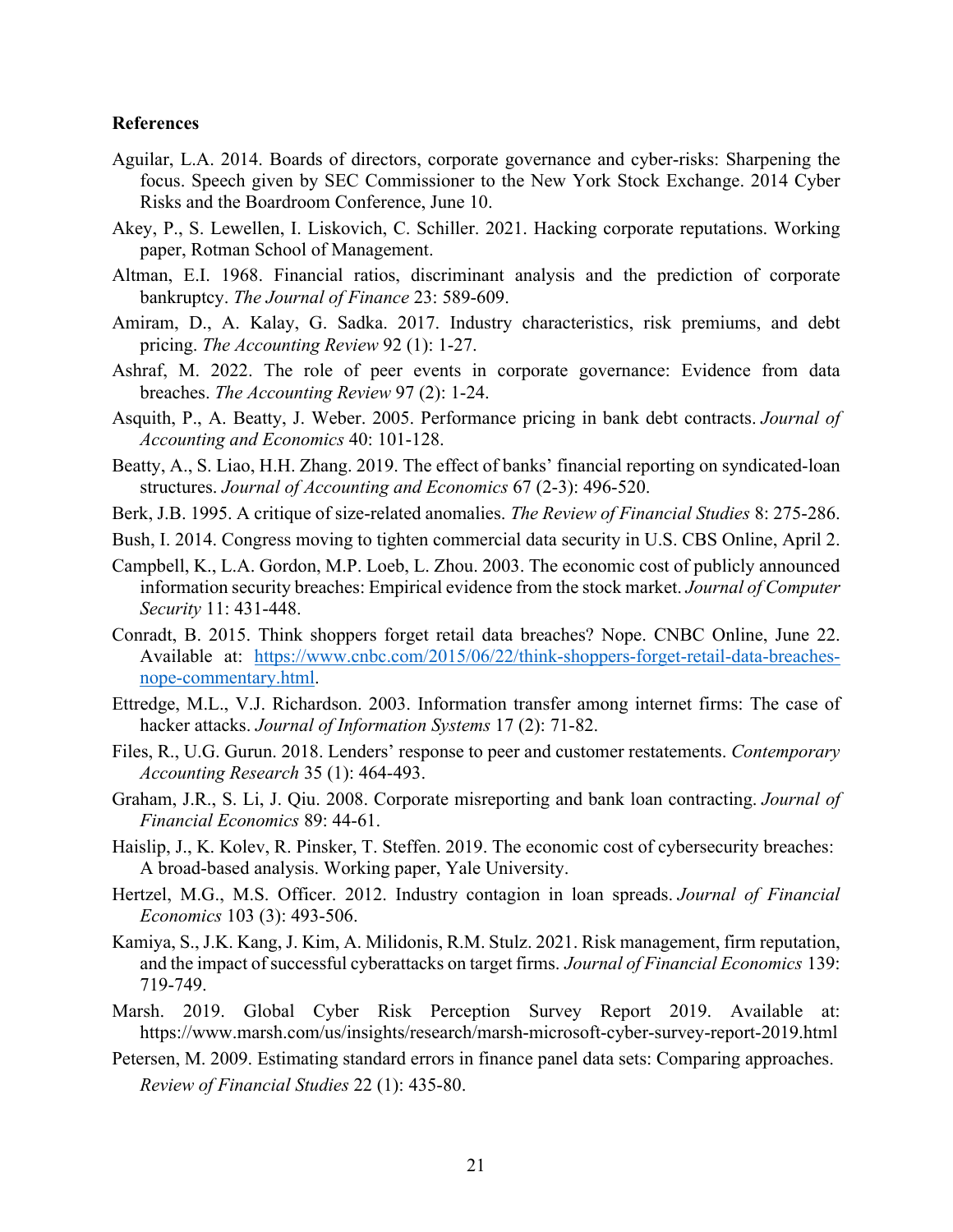- Petru, A. 2014. Can companies restore consumer confidence after a data breach? Triple Pundit, July 8. Available at: [https://www.triplepundit.com/story/2014/can-companies-restore](https://www.triplepundit.com/story/2014/can-companies-restore-consumer-confidence-after-data-breach/58451)[consumer-confidence-after-data-breach/58451.](https://www.triplepundit.com/story/2014/can-companies-restore-consumer-confidence-after-data-breach/58451)
- PricewaterhouseCoopers (PwC). 2018. 2018 Global Investor Survey. Available at: https://www.pwc.com/gx/en/ceo-survey/2018/deep-dives/pwc-global-investor-survey-2018.pdf.
- Securities and Exchange Commission (SEC). 2011. CF Disclosure Guidance: Topic No. 2, Cybersecurity. Division of Corporate Finance, October 13.
- Securities and Exchange Commission (SEC). 2018. Commission Statement and Guidance on Public Company Cybersecurity Disclosures. Division of Corporate Finance, February 21.
- Securities and Exchange Commission (SEC). 2017. SEC Announces Enforcement Initiatives to Combat Cyber-Based Threats and Protect Retail Investors. September 25. Available at: https://www.sec.gov/news/press-release/2017-176.
- Securities and Exchange Commission (SEC). 2021a. SEC Charges Issuer with Cybersecurity Disclosure Controls Failures. June 15. Available at: [https://www.sec.gov/news/press](https://www.sec.gov/news/press-release/2021-102)[release/2021-102.](https://www.sec.gov/news/press-release/2021-102)
- Securities and Exchange Commission (SEC). 2021b. SEC Charges Pearson plc for Misleading Investors about Cyber Breach. August 16. Available at: [https://www.sec.gov/news/press](https://www.sec.gov/news/press-release/2021-154?utm_medium=email&utm_source=govdelivery)[release/2021-154?utm\\_medium=email&utm\\_source=govdelivery.](https://www.sec.gov/news/press-release/2021-154?utm_medium=email&utm_source=govdelivery)
- Securities and Exchange Commission (SEC). 2021c. SEC Announces Three Actions Charging Deficient Cybersecurity Procedures. August 30. Available at[:https://www.sec.gov/news/press](https://www.sec.gov/news/press-release/2021-169?utm_medium=email&utm_source=govdelivery)[release/2021-169?utm\\_medium=email&utm\\_source=govdelivery.](https://www.sec.gov/news/press-release/2021-169?utm_medium=email&utm_source=govdelivery)
- Sheneman, A.G. 2017. Cybersecurity risk and the cost of debt. Working paper, The Ohio State University.
- Strahan, P.E. 1999. Borrower risk and the price and nonprice terms of bank loans. *FRB of New York staff report*.
- Vasvari, F.P. 2008. Equity compensation and the pricing of syndicated loans. Working paper, London Business School.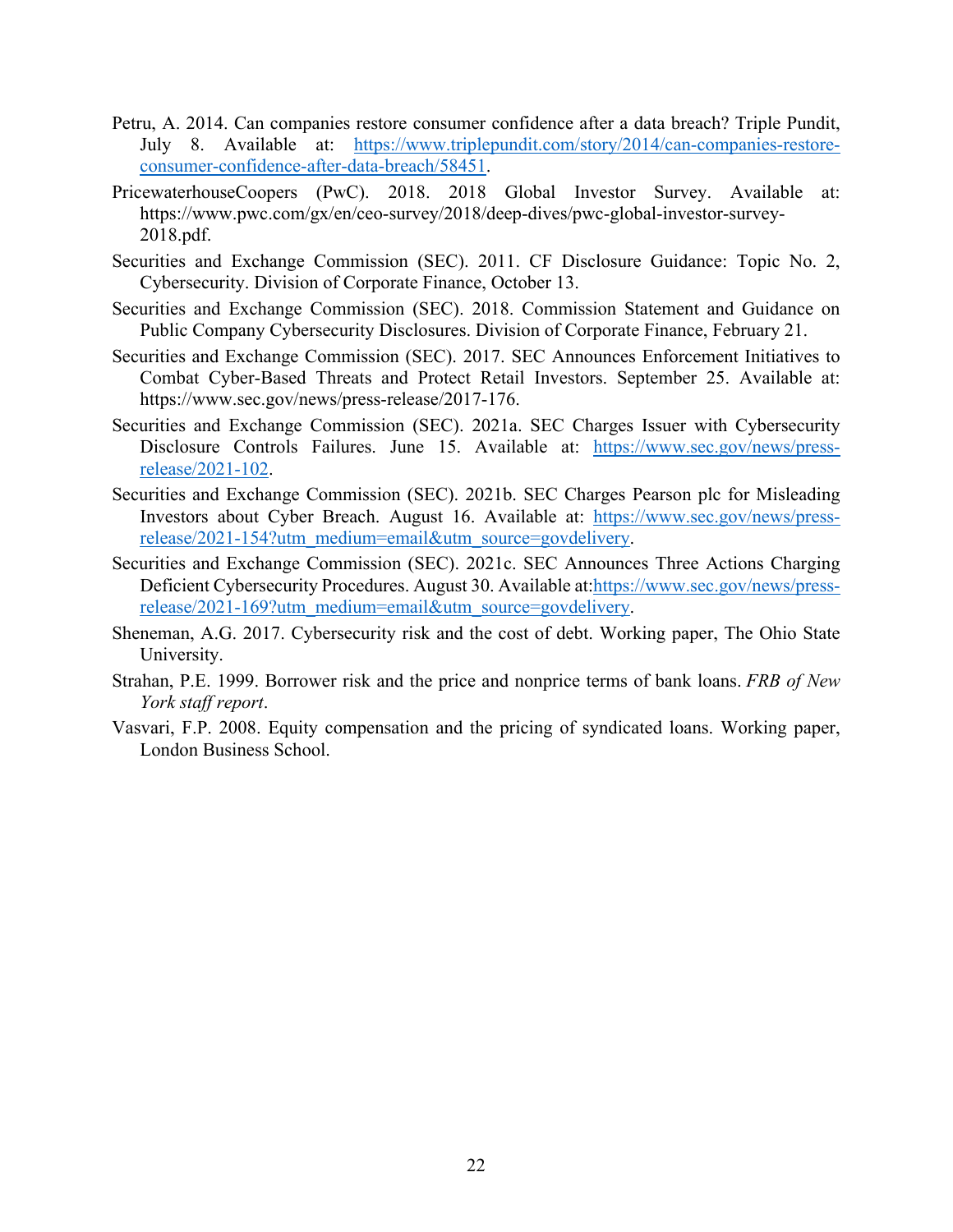# **Table 1** Distribution of loans and cyberattacks by year and industry

| Year  | Number of loans | Number of breaches |
|-------|-----------------|--------------------|
| 2005  | n/a             | 35                 |
| 2006  | 1,155           | 111                |
| 2007  | 1,099           | 97                 |
| 2008  | 749             | 53                 |
| 2009  | 488             | 38                 |
| 2010  | 800             | 116                |
| 2011  | 980             | 109                |
| 2012  | 862             | 100                |
| 2013  | 955             | 128                |
| 2014  | 879             | 112                |
| 2015  | 882             | 39                 |
| 2016  | 747             | 57                 |
| 2017  | 773             | 68                 |
| 2018  | 676             | 53                 |
| 2019  | 530             | 6                  |
| Total | 11,575          | 1,122              |

*Panel A: Loans and cyberattacks by year*

*Panel B: Loans and cyberattacks by industry* 

| Industry             | Number of loans | Number of breaches |
|----------------------|-----------------|--------------------|
| Consumer nondurables | 708             | 40                 |
| Consumer durables    | 383             | 22                 |
| Manufacturing        | 1,490           | 38                 |
| Energy               | 1,035           | 12                 |
| Chemicals            | 497             | 6                  |
| Business equipment   | 1,365           | 147                |
| Telecom              | 408             | 66                 |
| <b>Utilities</b>     | 801             | 13                 |
| Wholesale, retail    | 1,212           | 220                |
| Healthcare           | 786             | 116                |
| Finance              | 911             | 298                |
| Other                | 1,979           | 144                |
| Total                | 11,575          | 1,122              |

This table presents the distribution of the sample of loans and the sample of cyberattacks by year (Panel A) and industry (Panel B). Industry is defined using four-digit SIC codes. For ease of presentation, the sample is presented using the Fama and French 12-industry categorization.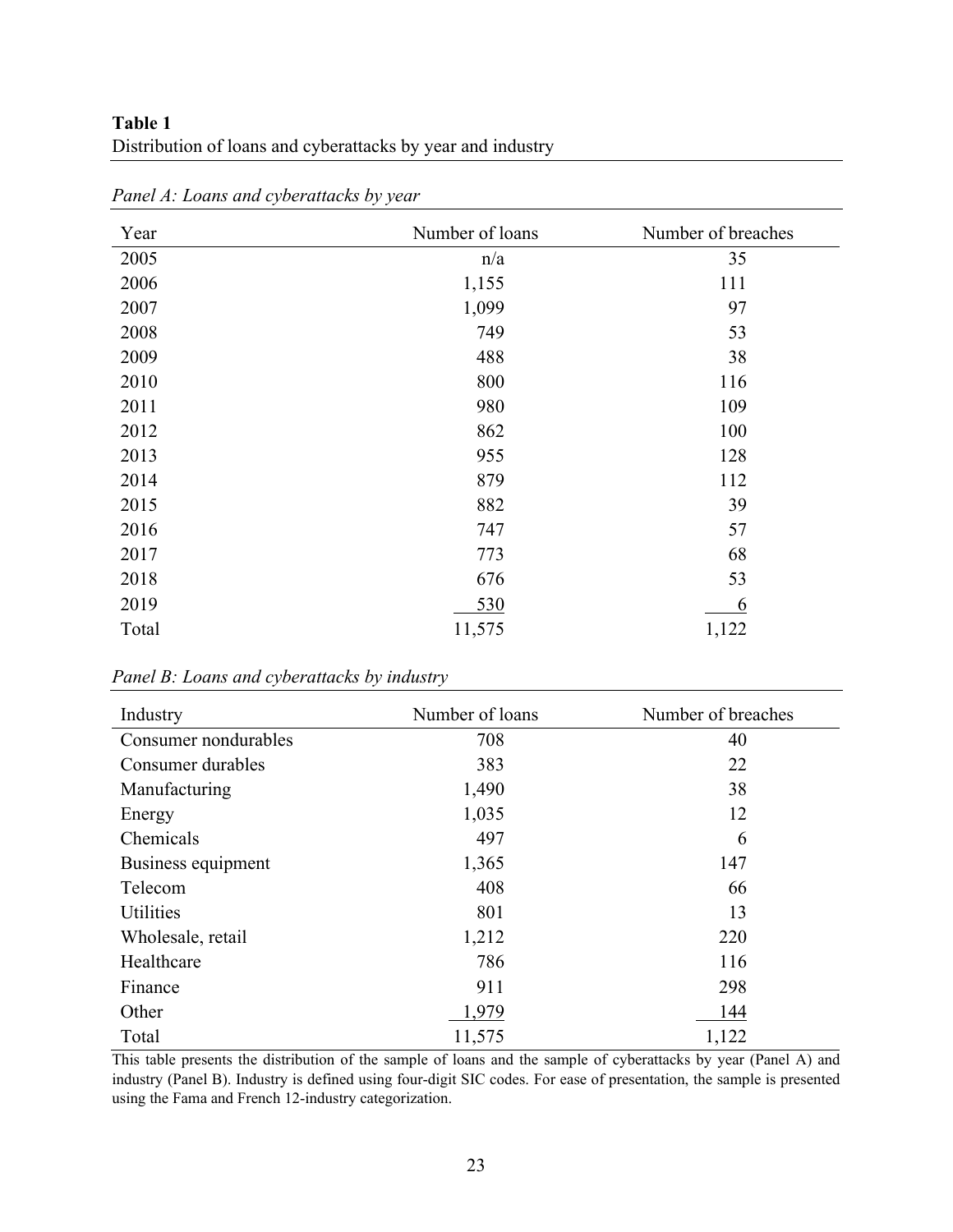# **Table 2**

Summary statistics

| Variables                 | Mean   | Median | Std. dev. |
|---------------------------|--------|--------|-----------|
| Count peer breach         | 0.44   | 0.00   | 1.46      |
| Spread (basis points)     | 228.89 | 200.00 | 156.10    |
| Number of lenders (count) | 8.35   | 7.00   | 6.52      |
| Collateral                | 0.73   | 1.00   | 0.44      |
| Loan size (\$ millions)   | 610.89 | 300.00 | 1,060.86  |
| Size                      | 7.74   | 7.69   | 1.66      |
| Market-to-book            | 2.77   | 2.02   | 4.69      |
| Leverage                  | 0.31   | 0.29   | 0.21      |
| Profitability             | 0.12   | 0.11   | 0.08      |
| Tangibility               | 0.31   | 0.22   | 0.27      |
| Cash flow volatility      | 4.61   | 4.58   | 1.57      |
| Default risk              | 1.37   | 1.26   | 1.34      |
| Loan maturity (months)    | 53.96  | 60.00  | 19.46     |
| Performance pricing       | 0.39   | 0.00   | 0.49      |
| Credit spread             | 1.03   | 0.92   | 0.38      |
| Term spread               | 1.30   | 1.41   | 0.90      |
| Industry profitability    | 0.12   | 0.12   | 0.04      |

This table presents the descriptive statistics for the variables used in the regression models. Variables are defined in Appendix A.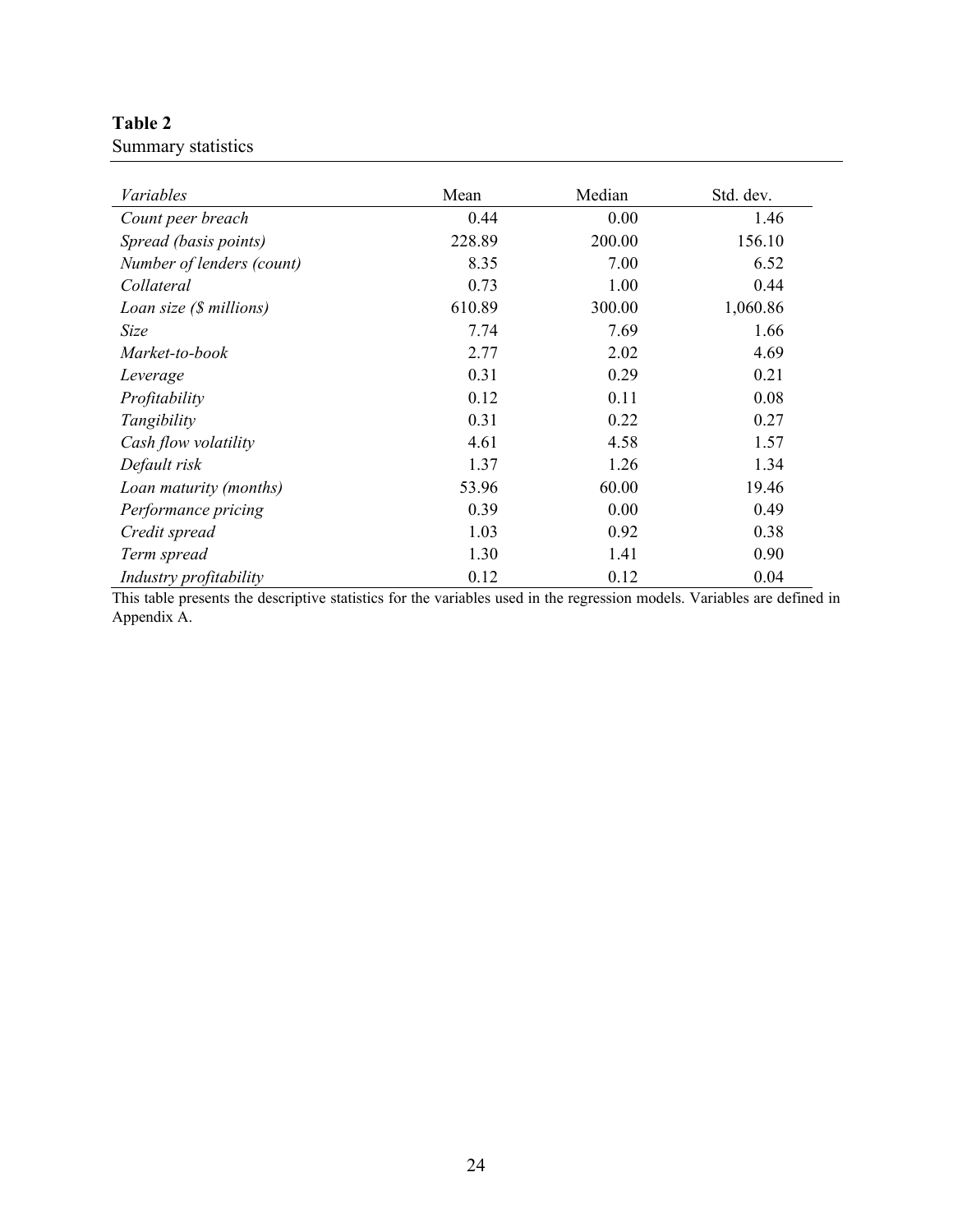# **Table 3**  Pearson correlation coefficients

| Variables |                      | (1)      | (2)                                   | (3)      | (4)      | (5)                      | (6)      | (7)                      | (8)      | (9)      | (10)     | (11)                                  | (12)     | (13)  | (14) |
|-----------|----------------------|----------|---------------------------------------|----------|----------|--------------------------|----------|--------------------------|----------|----------|----------|---------------------------------------|----------|-------|------|
| (1)       | <b>Spread</b>        | $--$     |                                       |          |          |                          |          |                          |          |          |          |                                       |          |       |      |
| (2)       | Count peer breach    | $-0.031$ | $\hspace{0.05cm}$ – $\hspace{0.05cm}$ |          |          |                          |          |                          |          |          |          |                                       |          |       |      |
| (3)       | Size                 | $-0.334$ | 0.044                                 | $-$      |          |                          |          |                          |          |          |          |                                       |          |       |      |
| (4)       | Market-to-book       | $-0.097$ | 0.008                                 | $-0.005$ | $- -$    |                          |          |                          |          |          |          |                                       |          |       |      |
| (5)       | Leverage             | 0.204    | $-0.031$                              | 0.153    | $-0.025$ | $\overline{\phantom{m}}$ |          |                          |          |          |          |                                       |          |       |      |
| (6)       | Profitability        | $-0.220$ | 0.001                                 | $-0.024$ | 0.196    | $-0.036$                 | --       |                          |          |          |          |                                       |          |       |      |
| (7)       | Tangibility          | $-0.020$ | $-0.056$                              | 0.148    | $-0.062$ | 0.212                    | 0.023    | $\overline{\phantom{a}}$ |          |          |          |                                       |          |       |      |
| (8)       | Cash flow volatility | $-0.361$ | 0.030                                 | 0.926    | 0.024    | 0.083                    | 0.099    | 0.127                    | $-$      |          |          |                                       |          |       |      |
| (9)       | Default risk         | $-0.288$ | $-0.060$                              | $-0.053$ | 0.142    | $-0.373$                 | 0.484    | $-0.212$                 | 0.055    |          |          |                                       |          |       |      |
| (10)      | Loan maturity        | 0.124    | $-0.015$                              | $-0.035$ | 0.022    | 0.066                    | 0.102    | $-0.021$                 | $-0.050$ | 0.042    | $- -$    |                                       |          |       |      |
| (11)      | Loan size            | $-0.303$ | $-0.011$                              | 0.667    | 0.063    | 0.141                    | 0.124    | 0.117                    | 0.647    | 0.057    | 0.136    | $\hspace{0.05cm}$ – $\hspace{0.05cm}$ |          |       |      |
| (12)      | Performance pricing  | $-0.178$ | 0.016                                 | $-0.084$ | 0.026    | $-0.148$                 | 0.108    | 0.023                    | $-0.061$ | 0.126    | $-0.008$ | 0.007                                 | --       |       |      |
| (13)      | Credit spread        | 0.132    | $-0.012$                              | $-0.098$ | $-0.057$ | $-0.068$                 | $-0.023$ | 0.045                    | $-0.078$ | $-0.024$ | $-0.253$ | $-0.154$                              | 0.094    |       |      |
| (14)      | Term spread          | 0.308    | 0.018                                 | $-0.009$ | $-0.046$ | $-0.017$                 | $-0.037$ | 0.033                    | 0.003    | $-0.033$ | $-0.060$ | $-0.030$                              | $-0.002$ | 0.198 |      |

The table reports Pearson correlations for the variables used in the regression models. Bolded values indicate significance at the 1% level. Variables are defined in Appendix A.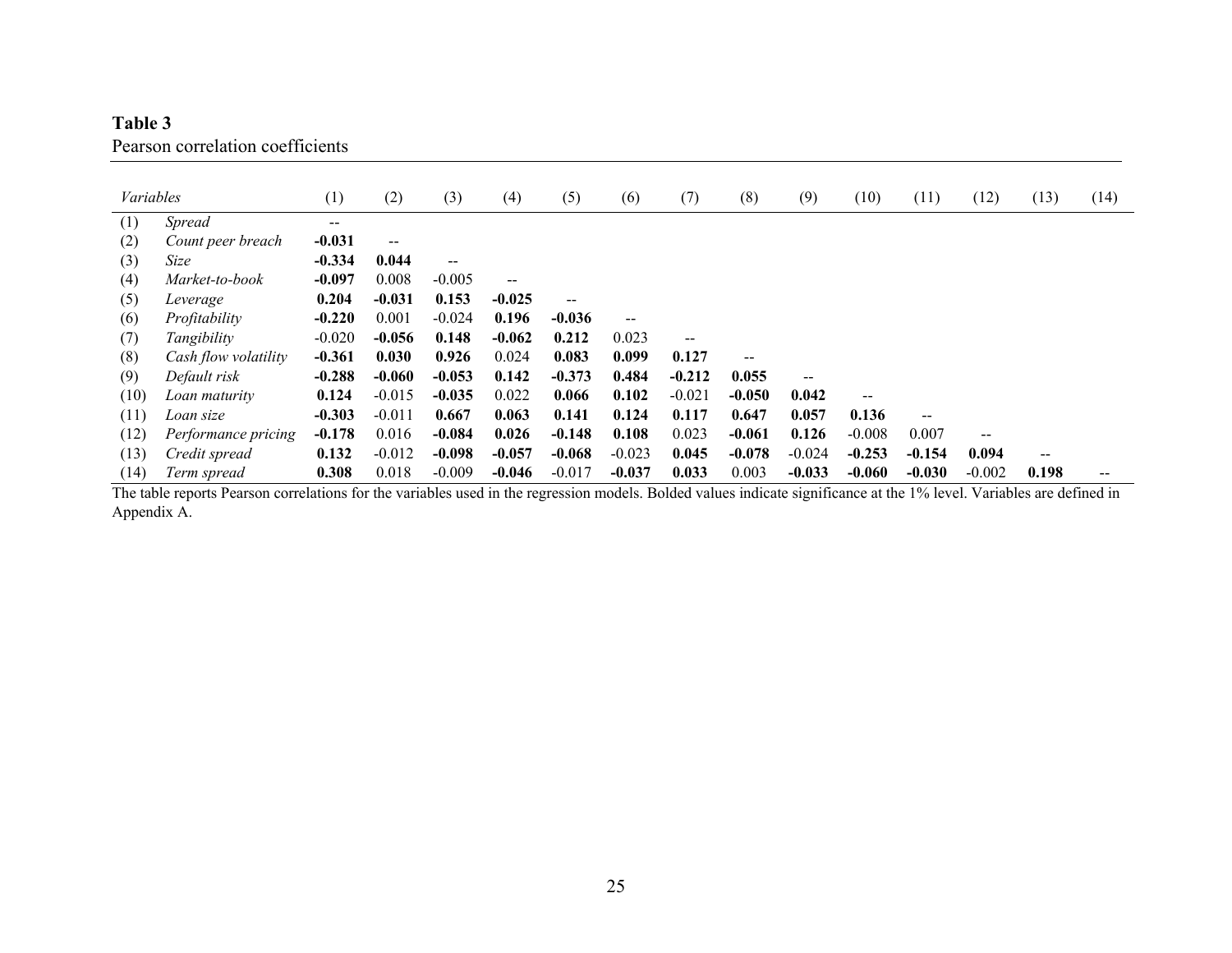| Table 4                                |
|----------------------------------------|
| Peer firm cyberattacks and loan spread |

| Variables                  | (1)         | (2)         | (3)         | (4)         |
|----------------------------|-------------|-------------|-------------|-------------|
| Count peer breach          | $-0.018**$  | $-0.009**$  | $-0.009**$  | $-0.009**$  |
|                            | $(-2.67)$   | $(-2.29)$   | $(-2.16)$   | $(-2.17)$   |
| Size                       | $-0.097***$ | $-0.105***$ | $-0.087***$ | $-0.087***$ |
|                            | $(-5.96)$   | $(-6.05)$   | $(-5.34)$   | $(-5.30)$   |
| Market-to-book             | $-0.004$    | $-0.005*$   | $-0.004*$   | $-0.004*$   |
|                            | $(-1.74)$   | $(-2.09)$   | $(-1.81)$   | $(-1.81)$   |
| Leverage                   | $0.519***$  | $0.470***$  | $0.447***$  | $0.447***$  |
|                            | (8.01)      | (7.91)      | (7.98)      | (7.98)      |
| Profitability              | $-1.130***$ | $-1.121***$ | $-1.044***$ | $-1.044***$ |
|                            | $(-8.07)$   | $(-8.72)$   | $(-7.86)$   | $(-7.53)$   |
| Tangibility                | 0.004       | 0.045       | 0.034       | 0.034       |
|                            | (0.09)      | (1.58)      | (0.73)      | (0.72)      |
| Cash flow volatility       | $-0.002$    | $-0.012$    | $-0.023**$  | $-0.023**$  |
|                            | $(-0.15)$   | $(-1.13)$   | $(-2.18)$   | $(-2.19)$   |
| Default risk               | $-0.059***$ | $-0.048***$ | $-0.056***$ | $-0.056***$ |
|                            | $(-8.19)$   | $(-7.29)$   | $(-7.76)$   | $(-7.77)$   |
| Loan maturity              | $0.071***$  | $0.049**$   | $0.057***$  | $0.057***$  |
|                            | (3.79)      | (2.34)      | (3.18)      | (3.16)      |
| Loan size                  | $-0.070***$ | $-0.081***$ | $-0.088***$ | $-0.088***$ |
|                            | $(-6.39)$   | $(-6.39)$   | $(-7.05)$   | $(-7.05)$   |
| Performance pricing        | $-0.108***$ | $-0.052***$ | $-0.047***$ | $-0.047***$ |
|                            | $(-5.14)$   | $(-3.64)$   | $(-3.15)$   | $(-3.15)$   |
| Credit spread              | $0.174***$  | $0.133***$  | $0.141***$  | $0.141***$  |
|                            | (3.43)      | (3.10)      | (3.36)      | (3.35)      |
| Term spread                | $0.222***$  | $0.109**$   | $0.108**$   | $0.108**$   |
|                            | (5.85)      | (2.69)      | (2.75)      | (2.75)      |
| Industry profitability     |             |             |             | $-0.002$    |
|                            |             |             |             | $(-0.01)$   |
| Year fixed effects         | No          | Yes         | Yes         | Yes         |
| Industry fixed effects     | Yes         | No          | Yes         | Yes         |
| Loan type fixed effects    | Yes         | Yes         | Yes         | Yes         |
| Loan purpose fixed effects | Yes         | Yes         | Yes         | Yes         |
| Observations               | 11,575      | 11,575      | 11,575      | 11,575      |
| Adj. R-squared             | 0.553       | 0.571       | 0.592       | 0.592       |

The table reports the regression results where the dependent variable is *Spread*, which is calculated as the natural logarithm of allin spread drawn. *Count peer breach* is the number of cybersecurity breaches experienced by firms in the borrower's four-digit SIC industry in the 12 months prior to loan origination. Remaining variables are defined in Appendix A. The constant is unreported. Standard errors are clustered by firm and year. \*\*\*, \*\*, and \* denote significance at the 1%, 5%, and 10% levels, respectively.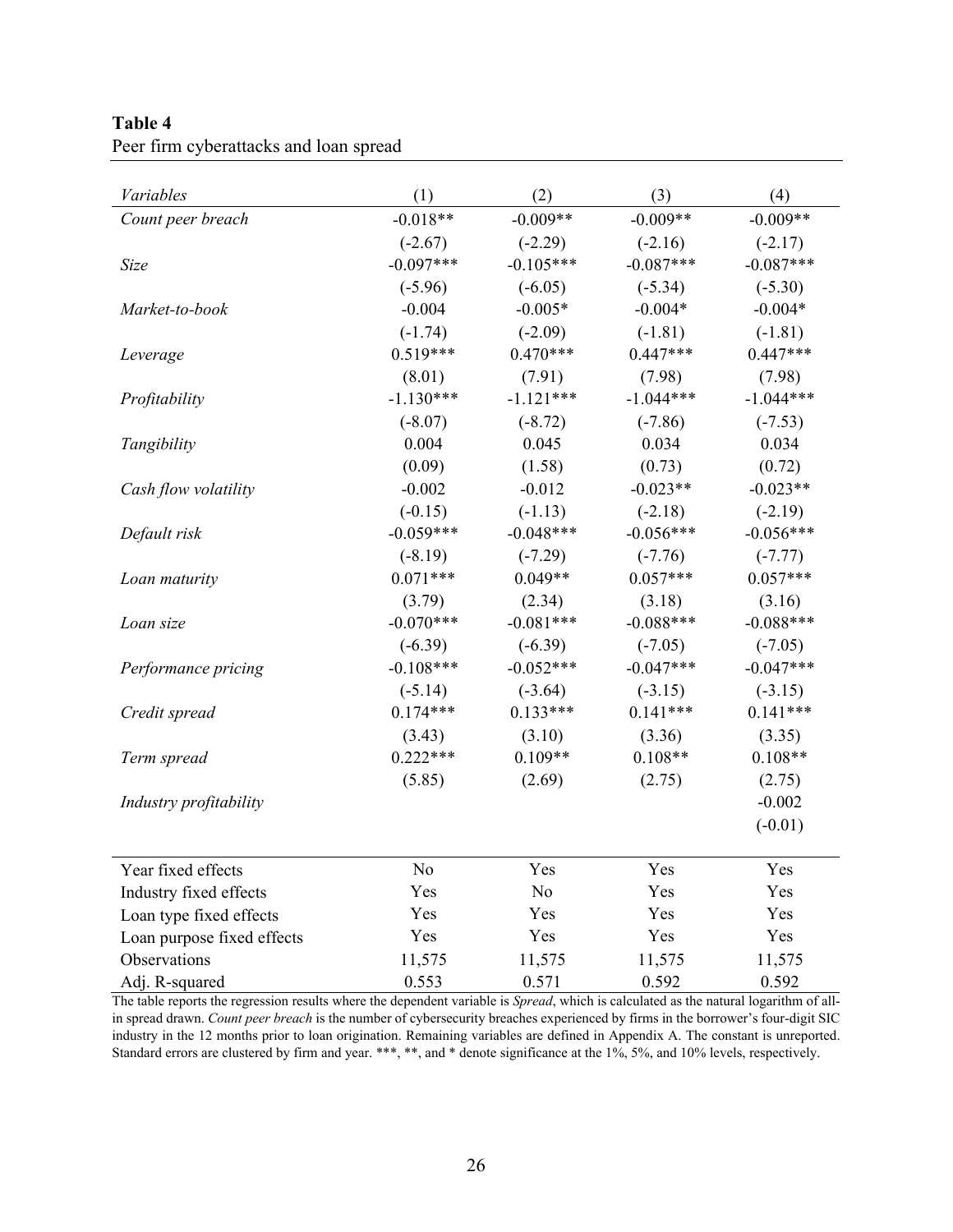# **Table 5**

|  |  |  |  |  |  | Loan characteristics, peer firm cyberattacks, and loan spread |
|--|--|--|--|--|--|---------------------------------------------------------------|
|  |  |  |  |  |  |                                                               |

|                                                                                        |                | Loan type partition | Loan maturity partition |            |  |
|----------------------------------------------------------------------------------------|----------------|---------------------|-------------------------|------------|--|
|                                                                                        | Revolvers      | Non-revolvers       | Shorter                 | Longer     |  |
| Variable                                                                               | (1)            | (2)                 | (3)                     | (4)        |  |
| Count peer breach                                                                      | $-0.008*$      | $0.011*$            | $-0.021***$             | $-0.001$   |  |
|                                                                                        | $(-1.68)$      | (1.86)              | $(-2.93)$               | $(-0.12)$  |  |
| Controls                                                                               | Yes            | <b>Yes</b>          | <b>Yes</b>              | <b>Yes</b> |  |
| Year fixed effects                                                                     | Yes            | <b>Yes</b>          | <b>Yes</b>              | <b>Yes</b> |  |
| Industry fixed effects                                                                 | Yes            | <b>Yes</b>          | <b>Yes</b>              | <b>Yes</b> |  |
| Loan type fixed effects                                                                | N <sub>o</sub> | N <sub>o</sub>      | Yes                     | Yes        |  |
| Loan purpose fixed effects                                                             | Yes            | <b>Yes</b>          | <b>Yes</b>              | <b>Yes</b> |  |
| <b>Observations</b>                                                                    | 8,523          | 3,052               | 4,103                   | 7,472      |  |
| Adj. R-squared                                                                         | 0.548          | 0.499               | 0.530                   | 0.650      |  |
| Wald tests for coefficient differences:                                                |                |                     |                         |            |  |
| [Revolvers] <i>Count peer breach</i> –<br>[Non-revolvers] <i>Count peer breach</i> = 0 | $Chi-Sq.$ :    | $6.25**$            |                         |            |  |
| [Shorter]Count peer breach -<br>[Longer] Count peer breach = $0$                       |                |                     | $Chi-Sq$ .:             | 5.34**     |  |

The table reports the regression results where the dependent variable is *Spread*, which is calculated as the natural logarithm of allin spread drawn. *Count peer breach* is the number of cybersecurity breaches experienced by firms in the borrower's four-digit SIC industry in the 12 months prior to loan origination. Columns (1) and (2) report subsamples based on loan type. Columns (3) and (4) report subsamples based on loan maturity. Tests for coefficient differences between the subsamples are conducted by using seemingly unrelated estimation and the Wald test. Remaining variables are defined in Appendix A. The constant is unreported. \*\*\*, \*\*, and \* denote significance at the 1%, 5%, and 10% levels, respectively.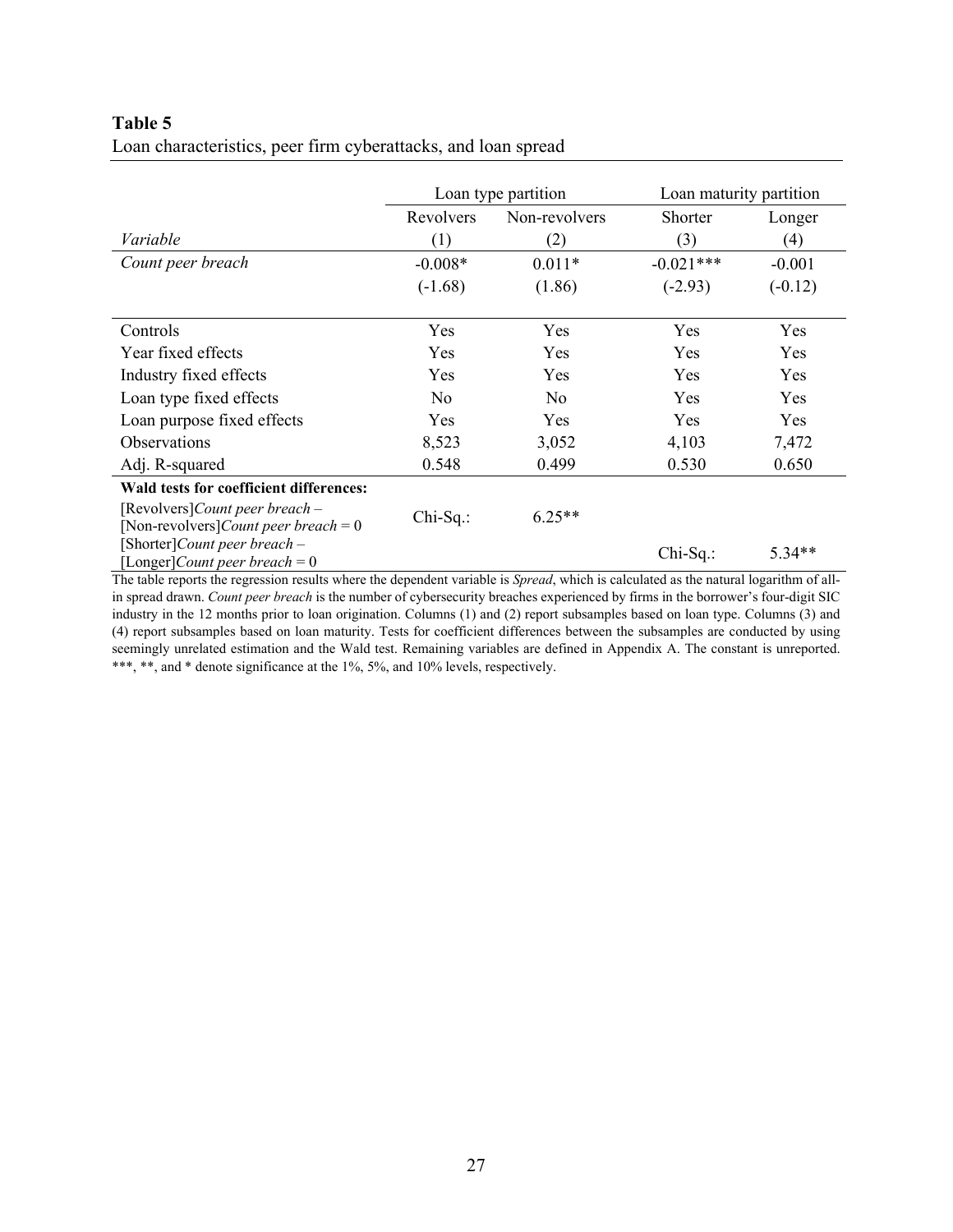# **Table 6**  Industry performance, peer firm cyberattacks, and loan spread

|                                                                   | Asset growth partition |           | Investment growth partition |           |             | Extreme leverage partition |
|-------------------------------------------------------------------|------------------------|-----------|-----------------------------|-----------|-------------|----------------------------|
|                                                                   | High                   | Low       | High                        | Low       | High        | Low                        |
| Variable                                                          | (1)                    | (2)       | (3)                         | (4)       | (5)         | (6)                        |
| Count peer breach                                                 | $-0.017***$            | $-0.001$  | $-0.017***$                 | $-0.004$  | 0.009       | $-0.010**$                 |
|                                                                   | $(-2.96)$              | $(-0.26)$ | $(-2.68)$                   | $(-0.79)$ | (1.02)      | $(-2.35)$                  |
| Controls                                                          | Yes                    | Yes       | Yes                         | Yes       | Yes         | Yes                        |
| Year fixed effects                                                | Yes                    | Yes       | Yes                         | Yes       | Yes         | Yes                        |
| Loan type fixed effects                                           | Yes                    | Yes       | Yes                         | Yes       | Yes         | Yes                        |
| Loan purpose fixed effects                                        | Yes                    | Yes       | Yes                         | Yes       | Yes         | Yes                        |
| <b>Observations</b>                                               | 5,740                  | 5,835     | 5,631                       | 5,977     | 2,278       | 9,297                      |
| Adj. R-squared                                                    | 0.572                  | 0.581     | 0.575                       | 0.568     | 0.568       | 0.571                      |
| Wald tests for coefficient differences:                           |                        |           |                             |           |             |                            |
| [High]Count peer breach $-$<br>[Low] <i>Count peer breach</i> = 0 | $Chi-Sq$ .:            | $4.19**$  | $Chi-Sq$ .:                 | $2.93*$   | $Chi-Sq.$ : | $3.73*$                    |

The table reports the regression results where the dependent variable is *Spread*, which is calculated as the natural logarithm of all-in spread drawn. *Count peer breach* is the number of cybersecurity breaches experienced by firms in the borrower's four-digit SIC industry in the 12 months prior to loan origination. Columns (1) and (2) report subsamples based on industry asset growth. Columns (3) and (4) report subsamples based on industry investment growth. Columns (5) and (6) report subsamples based on industry leverage. Tests for coefficient differences between the subsamples are conducted by using seemingly unrelated estimation and the Wald test. Remaining variables are defined in Appendix A. The constant is unreported. \*\*\*, \*\*, and \* denote significance at the 1%, 5%, and 10% levels, respectively.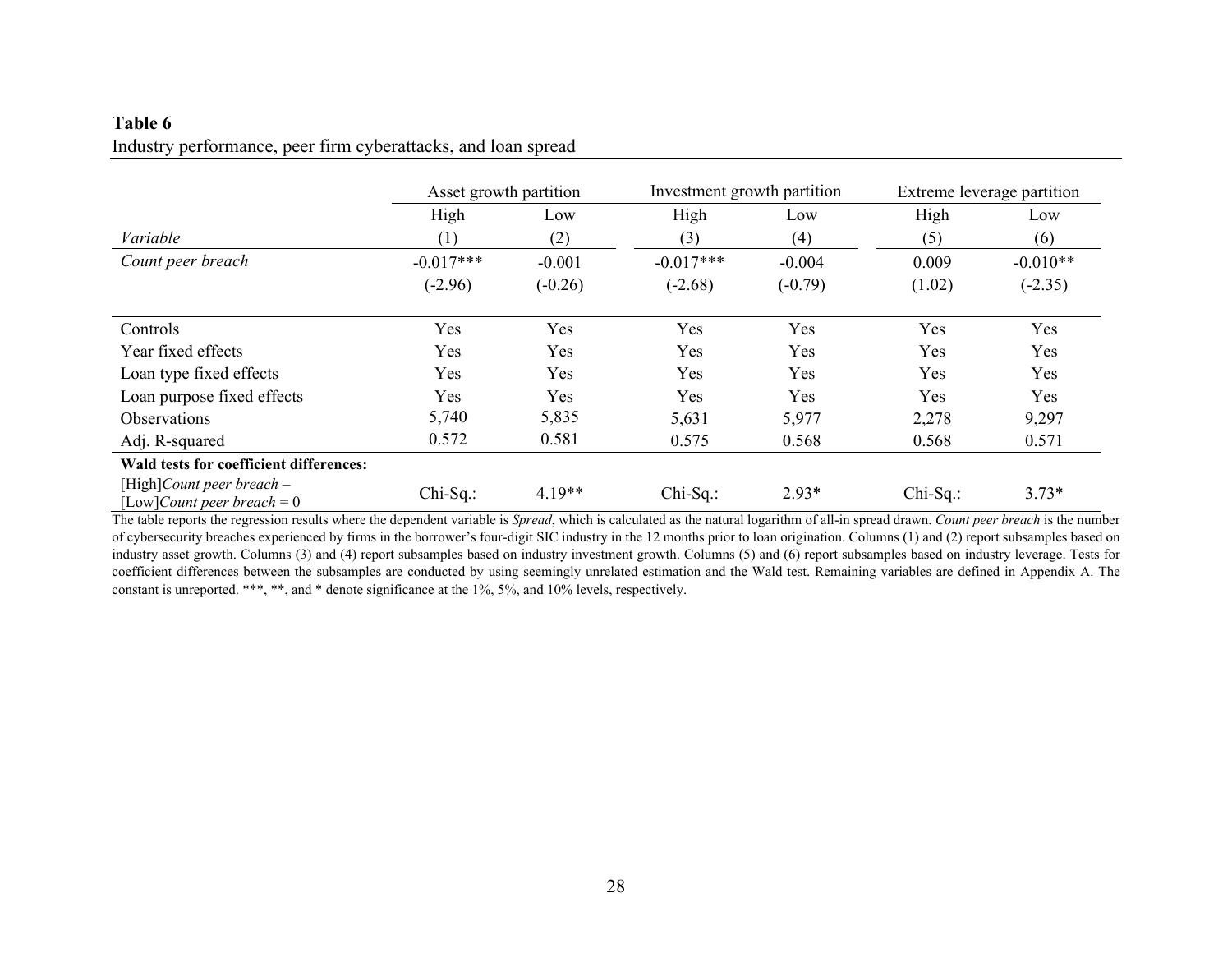|                            | $DV =$ | No. of lenders | Collateral  | Loan size  |
|----------------------------|--------|----------------|-------------|------------|
| Variables                  |        | (1)            | (2)         | (3)        |
| Count peer breach          |        | 0.001          | $-0.002$    | $-0.043**$ |
|                            |        | (0.07)         | $(-0.57)$   | $(-2.41)$  |
| Size                       |        | $0.161***$     | $-0.046***$ | $0.464***$ |
|                            |        | (12.18)        | $(-4.17)$   | (16.03)    |
| Market-to-book             |        | 0.001          | $-0.002$    | $0.007***$ |
|                            |        | (0.81)         | $(-1.26)$   | (3.25)     |
| Leverage                   |        | $0.119**$      | $0.381***$  | $0.223**$  |
|                            |        | (2.19)         | (11.32)     | (2.73)     |
| Profitability              |        | $0.384**$      | $-0.559***$ | $1.077***$ |
|                            |        | (2.50)         | $(-7.90)$   | (4.03)     |
| Tangibility                |        | 0.029          | $-0.053$    | 0.039      |
|                            |        | (0.56)         | $(-1.37)$   | (0.37)     |
| Cash flow volatility       |        | 0.001          | $-0.041***$ | $0.085**$  |
|                            |        | (0.12)         | $(-4.06)$   | (2.58)     |
| Default risk               |        | 0.013          | $-0.011$    | $0.050***$ |
|                            |        | (1.24)         | $(-1.68)$   | (3.28)     |
| Loan maturity              |        | $0.242***$     | $0.110***$  | $0.356***$ |
|                            |        | (8.45)         | (10.01)     | (7.57)     |
| Loan size                  |        | $0.244***$     | $-0.038***$ |            |
|                            |        | (15.11)        | $(-3.95)$   |            |
| Performance pricing        |        | $0.249***$     | $-0.106***$ | $0.263***$ |
|                            |        | (9.28)         | $(-8.18)$   | (8.45)     |
| Credit spread              |        | $-0.005$       | $-0.004$    | $-0.010$   |
|                            |        | $(-0.20)$      | $(-0.36)$   | $(-0.28)$  |
| Term spread                |        | $-0.039*$      | 0.016       | 0.063      |
|                            |        | $(-1.79)$      | (0.86)      | (1.23)     |
| Year fixed effects         |        | Yes            | Yes         | Yes        |
| Industry fixed effects     |        | Yes            | Yes         | Yes        |
| Loan type fixed effects    |        | Yes            | Yes         | Yes        |
| Loan purpose fixed effects |        | Yes            | Yes         | Yes        |
| Observations               |        | 11,575         | 8,993       | 11,575     |
| Adj. R-squared             |        | 0.481          | 0.376       | 0.551      |

**Table 7**  Peer firm cyberattacks and non-spread loan contract terms

The table reports the regression results for non-spread loan contract terms. *Count peer breach* is the number of cybersecurity breaches experienced by firms in the borrower's four-digit SIC industry in the 12 months prior to loan origination. In Column (1), the dependent variable is *Number of lenders*, measured as the natural logarithm of the number of lenders. In Column (2), the dependent variable is *Collateral*, which is an indicator variable equal to one if the loan requires collateral, zero otherwise. In Column (3), the dependent variable is *Loan size*, which is measured as the natural logarithm of the loan facility amount. Remaining variables are defined in Appendix A. The constant is unreported. Standard errors are clustered by firm and year. \*\*\*, \*\*, and \* denote significance at the 1%, 5%, and 10% levels, respectively.